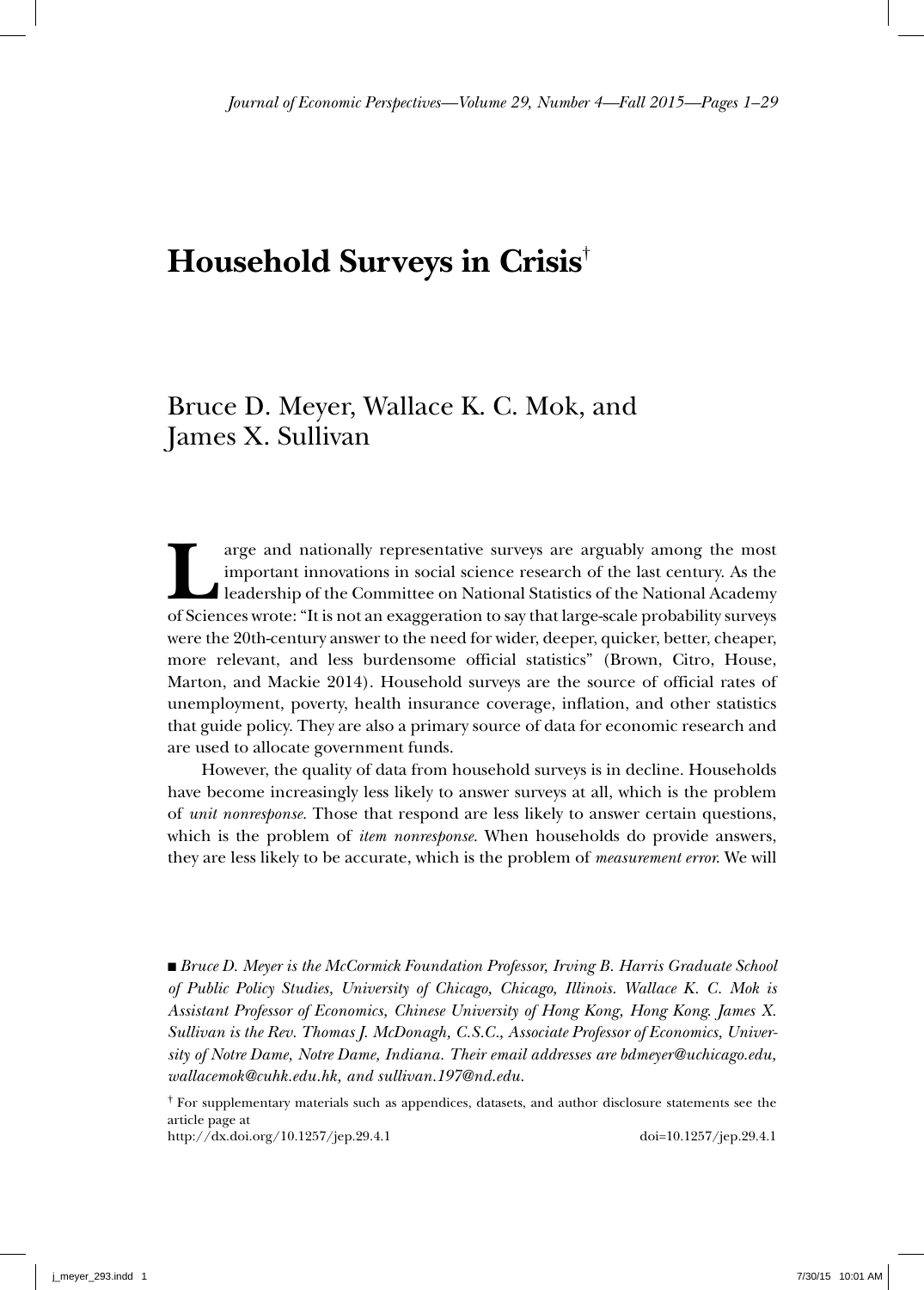document a noticeable rise in all three threats to survey quality in many of the most important datasets for social science research and government policy.<sup>1</sup>

Of course, if nonresponse arises randomly across the population, survey data would still lead to unbiased estimates of distributions. Thus, we also investigate what is known about the extent to which these problems create bias. However, it can be difficult to verify that nonresponse is independent of survey measures of interest. After all, we typically have very limited information on the characteristics of those who do not respond. The fundamental problem in assessing survey bias due to these problems is the lack of a benchmark measure of the true outcome.

One productive approach to measuring the degree of bias in household surveys, along with addressing potential bias, is to compare survey results with administrative data. In this paper, we focus on the accuracy of survey reporting of government transfers because reliable benchmarks for these programs exist from both aggregate and micro-level administrative data. For example, aggregate administrative data for Temporary Assistance for Needy Families (TANF) are available in annual reports provided by the US Department of Health and Human Services, Administration for Children and Families, and total Supplemental Nutrition Assistance Program (SNAP) payments are available from the US Department of Agriculture, Food, and Nutrition Service. Micro-level administrative data for these same program would typically come from a state welfare agency and take the form of records of monthly benefit payment amounts to individuals along with some information on each individual's characteristics. Another advantage of focusing on transfers is that the questions about these programs are often clear and comparable in surveys and administrative sources. We examine the quality of household survey data through comparisons with administrative data from nine large programs that receive considerable attention from both the research and policy community. For example, we compare the total dollar value of food stamp benefits reported, by all respondents in a survey to the total dollar value of food stamp benefits awarded as recorded in US Department of Agriculture, Food and Nutrition Service administrative data.

**AQ1**

Our results show a sharp rise in the downward bias in household survey estimates of receipt rates and dollars received for most programs. In recent years, more than half of welfare dollars and nearly half of food stamp dollars have been missed in several major surveys. In particular, this measurement error typically takes the form of underreporting resulting from true program recipients being recorded as nonrecipients. (Throughout this paper we use underreporting as a synonym for understatement or underrecording, since it is likely due to errors by both interviewers and interviewees.) We argue that although all three threats to survey quality are important, in the case of transfer program reporting and amounts, measurement error rather than unit nonresponse or item nonresponse appears to contribute the most bias.

<sup>1</sup> In certain cases, additional measurement issues like coverage error and sampling error will be important. See Groves (2004) and Alwin (2007) for an exhaustive list of types of survey errors.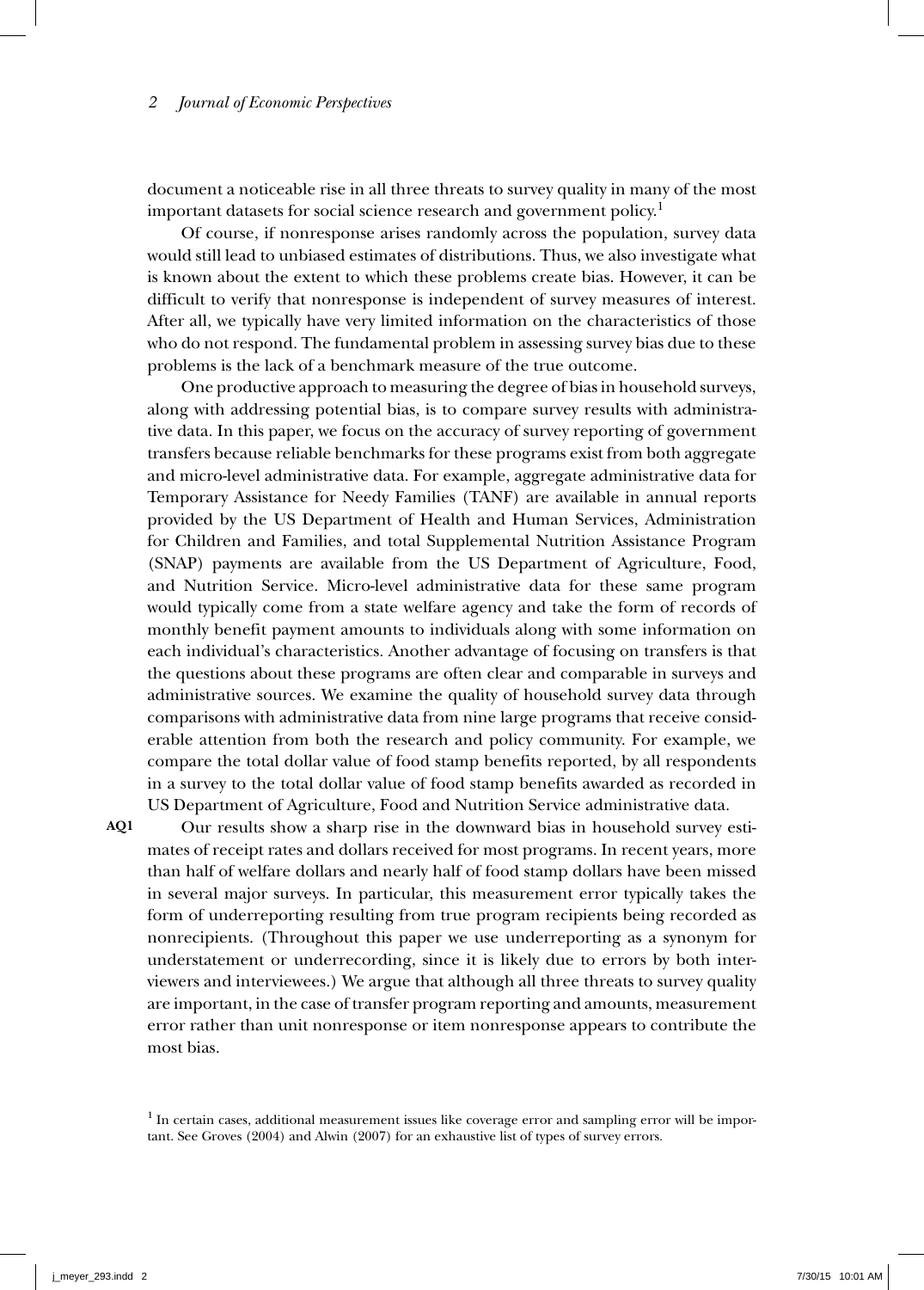The underreporting of transfer income in surveys has profound implications for our understanding of the low-income population and the effect of government programs for the poor. We point to evidence from linked administrative and survey data that indicates that this underreporting leads to an understatement of incomes AQ2 at the bottom, the rate of program receipt, and the poverty-reducing effects of government programs and to an overstatement of poverty and inequality.

The evidence on declining survey quality we present here is likely not unique to transfer income. While evidence comparing other survey variables to administrative benchmarks is scarce, there is evidence suggesting that survey biases in self-employment and pension income, education, pension contributions, and some categories of expenditures have also risen.

Our results call for more research into why survey quality has declined. Our preferred explanation is that households are overburdened by surveys, leading to a decline in many measures of survey cooperation and quality. The number and breadth of government surveys rose sharply between 1984 and 2004 (Presser and McCulloch 2011), and the number of private surveys has been rising as well. We discuss the limited evidence concerning some alternative explanations including increasing concerns about privacy, a decline in public spirit, less leisure time, or the stigmatizing effect of giving certain answers to questions. We conclude by noting the need for research on ways to improve the quality of household surveys. In particular, more frequent linking of survey data with administrative microdata provides one potentially fruitful avenue for improving the quality of survey data.

### **Rising Unit Nonresponse Rates**

Unit nonresponse, which occurs when a household in a sampling frame is not interviewed at all, has been rising in most surveys. Unit nonresponse rates rose by 3–12 percentage points over the 1990s for six US Census Bureau surveys (Atrostic, Bates, Burt, and Silberstein 2001). In non-Census surveys, the rise in unit nonresponse is also evident, and in some cases even sharper (Steeh, Kirgis, Cannon, and DeWitt 2001; Curtin, Presser, and Singer 2005; Battaglia, Khare, Frankel, Murray, Buckley, and Peritz 2007; Brick and Williams 2013). The National Research Council (2013) provides a thorough summary for US surveys, but the pattern is apparent in surveys in other countries as well (de Leeuw and de Heer 2002).

Indeed, the problem of rising unit nonresponse in major surveys has been a heavily discussed topic in the survey research community. Unit nonresponse was the subject of two National Research Council reports and a special issue of a major social science journal (National Research Council 2011, 2013; Massey and Tourangeau 2013). The Office of Management and Budget (2006) has set a target response rate for federal censuses and surveys, and recommends analysis of nonresponse bias when the unit response rate is less than 80 percent. At least one influential journal, the *Journal of the American Medical Association*, restricts publication of research using low-response-rate surveys (Davern 2013).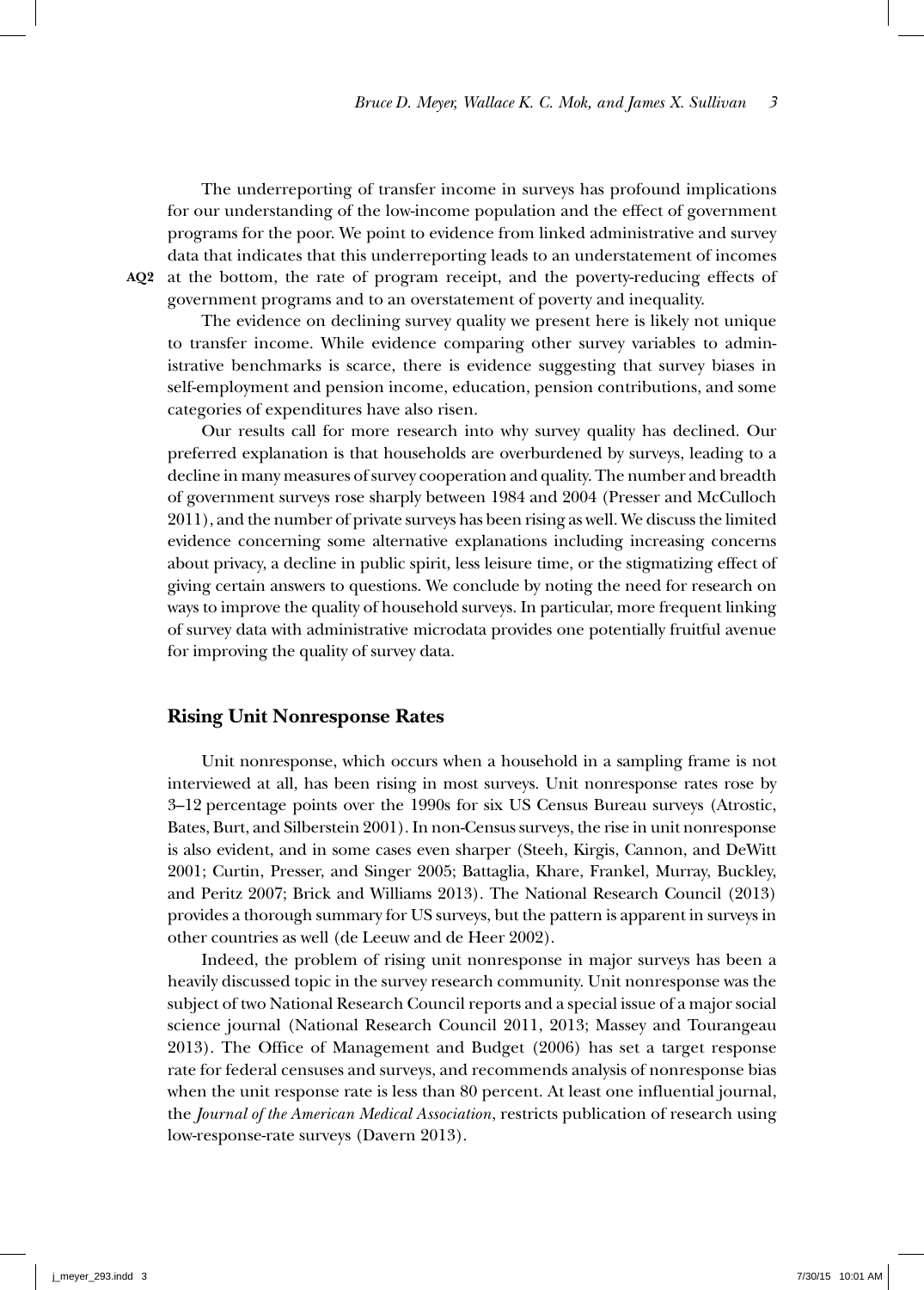



*Sources:* For the Current Population Survey, see Appendix G of US Census Bureau (various years (a)). For the Survey of Income and Program Participation, see Source and Accuracy Statement of US Census Bureau (various years (b)). For the National Health Interview Survey, see Table 1 of US Department of Health and Human Services (2014). For the Consumer Expenditure Survey, see US Department of Labor (various years). For the General Social Survey, see Table A.6 of "Appendix A: Sampling Design and Weighting," in Smith, Marsden, Hout, and Kim (2013).

*Note:* We report the unit nonresponse rate for five prominent household surveys during the 1984–2013 period: the Current Population Survey Annual Demographic File/Annual Social and Economic Supplement (CPS), the Survey of Income and Program Participation (SIPP), the Consumer Expenditure (CE) Survey, the National Health Interview Survey (NHIS), and the General Social Survey (GSS).

**F1**

In Figure 1, we report the unit nonresponse rate for five prominent household surveys during the 1984–2013 period: the Current Population Survey Annual Demographic File/Annual Social and Economic Supplement (CPS), which is the source of the official US poverty rate and income distribution statistics; the Survey of Income and Program Participation (SIPP), which is the best source for the information needed to determine eligibility for and receipt of transfers; the Consumer Expenditure (CE) Survey, which is the main source of data on consumption and provides the weights that are put on price changes when calculating inflation as measured by the Consumer Price Index; the National Health Interview Survey (NHIS), which is the primary source for information on the health status of the US population; and the General Social Survey (GSS), which may be the most used dataset across the social sciences for social and attitudinal information. For other analyses in this paper, we also examine nonresponse rates in the American Community Survey (ACS), which replaced the Census long form, providing detailed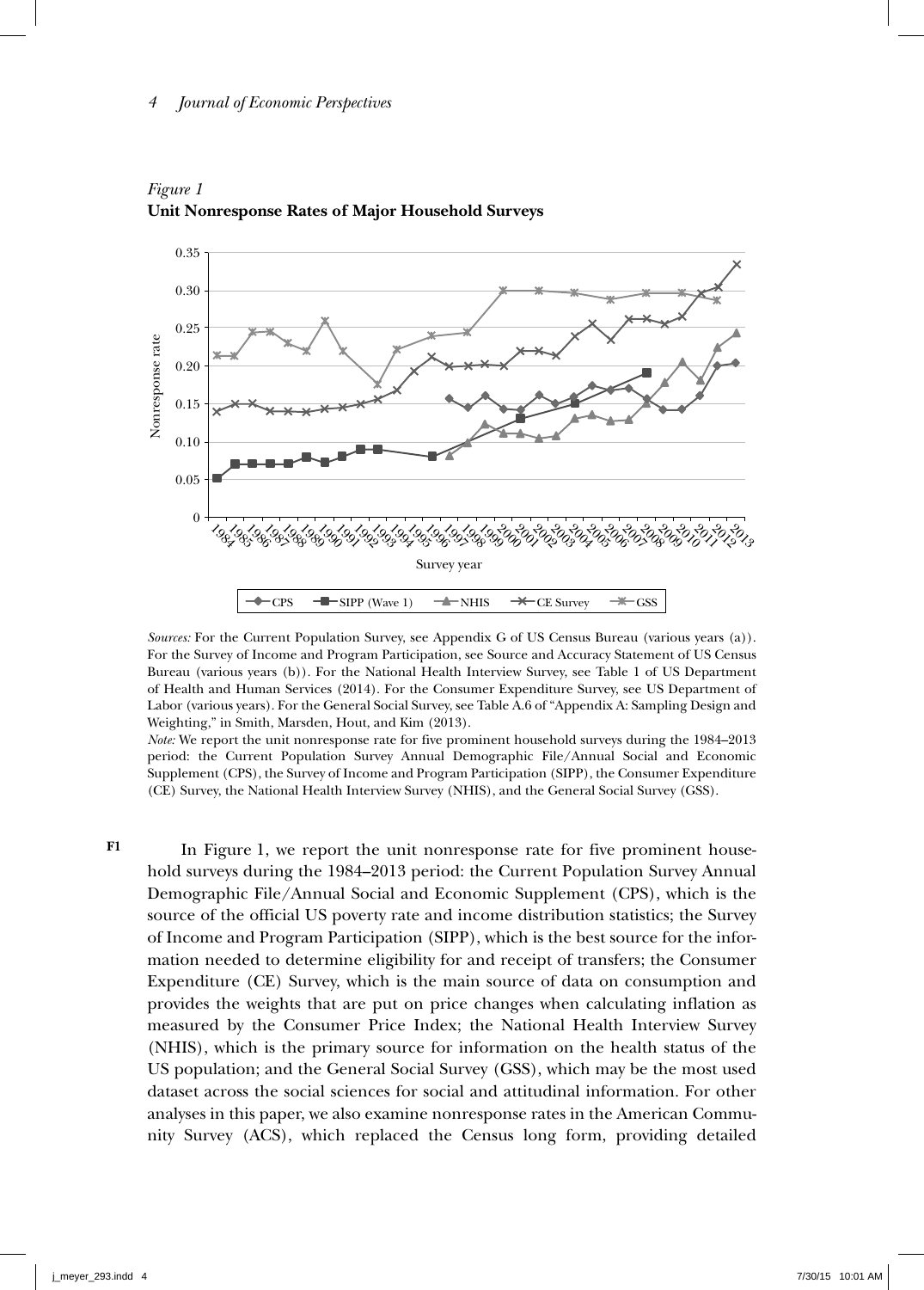small-area information annually, and the Panel Study of Income Dynamics (PSID), which is the longest-running longitudinal survey (and thus allows tracking specific households over time).

The surveys in Figure 1 show a pronounced increase in unit nonresponse over time, in recent years reaching 16 to 33 percent. Between 1997 and 2013, the unit nonresponse rate in the Current Population Survey rose from 16 to 20 percent while the rate in the National Health Interview Survey rose from 8 to 24 percent.<sup>2</sup> The National Research Council (2013) reports a general decline in response rates for a long list of surveys. The decline in response rates seems to be even more pronounced for public opinion surveys (Pew 2012). Interestingly, response rates appear to be much higher for surveys in developing countries. Mishra, Hong, and Khan (2008) report that recent demographic and health surveys from 14 different African countries all had unit response rates above 92 percent.

One of the few notable exceptions to high nonresponse rates for domestic surveys is the American Community Survey. The ACS's low survey nonresponse rate (about 3 percent in recent years) is due in large part to the fact that the survey is mandatory. A US Census Bureau (2003) study showed that a change to a voluntary standard for the ACS led to a rise in nonresponse rates to the mail version of the survey of more than 20 percentage points. The ACS also contacts potential respondents through multiple modes including mail, telephone, and personal visits. Only about 66 percent of households in most years respond to the initial two modes of contact. A random subsample of nonrespondents at that point is selected for a personal home visit and their responses are given extra weight. Those not selected are given a weight of zero, so they do not contribute to the overall nonresponse rate. The ACS can affect community funding (Reamer 2010), which may also in part account for why the nonresponse rate is so low.

Of the problems with surveys, rising unit nonresponse has gotten the most attention. This emphasis is not surprising given that it is widespread, often easy to measure, and increases survey costs. However, the rate of unit nonresponse is not particularly informative about the accuracy of statistics from a survey. Unit nonresponse only leads to bias if it is nonrandom, with the exact requirement depending on the statistic in question and the weighting method. However, exploring whether unit nonresponse is random can be difficult because researchers typically have only limited information on the characteristics of nonresponders. Even if nonresponders look like responders based on a limited set of characteristics—say, age and geography—this does not mean that these groups are similar along other dimensions, such as willingness to participate in government programs. Evidence on the extent to which unit nonresponse leads to bias differs by survey and question. While there are examples of substantial bias, in other cases the resulting bias is small or can be mitigated by appropriate weighting—certain demographic variables in the survey are weighted to correspond

<sup>&</sup>lt;sup>2</sup> Regression estimates of a linear time trend over the available years yield a positive coefficient on year for each of the surveys that is strongly significantly different from zero in four of the five cases, and weakly significant in the remaining case. For details, see Online Appendix Table 1.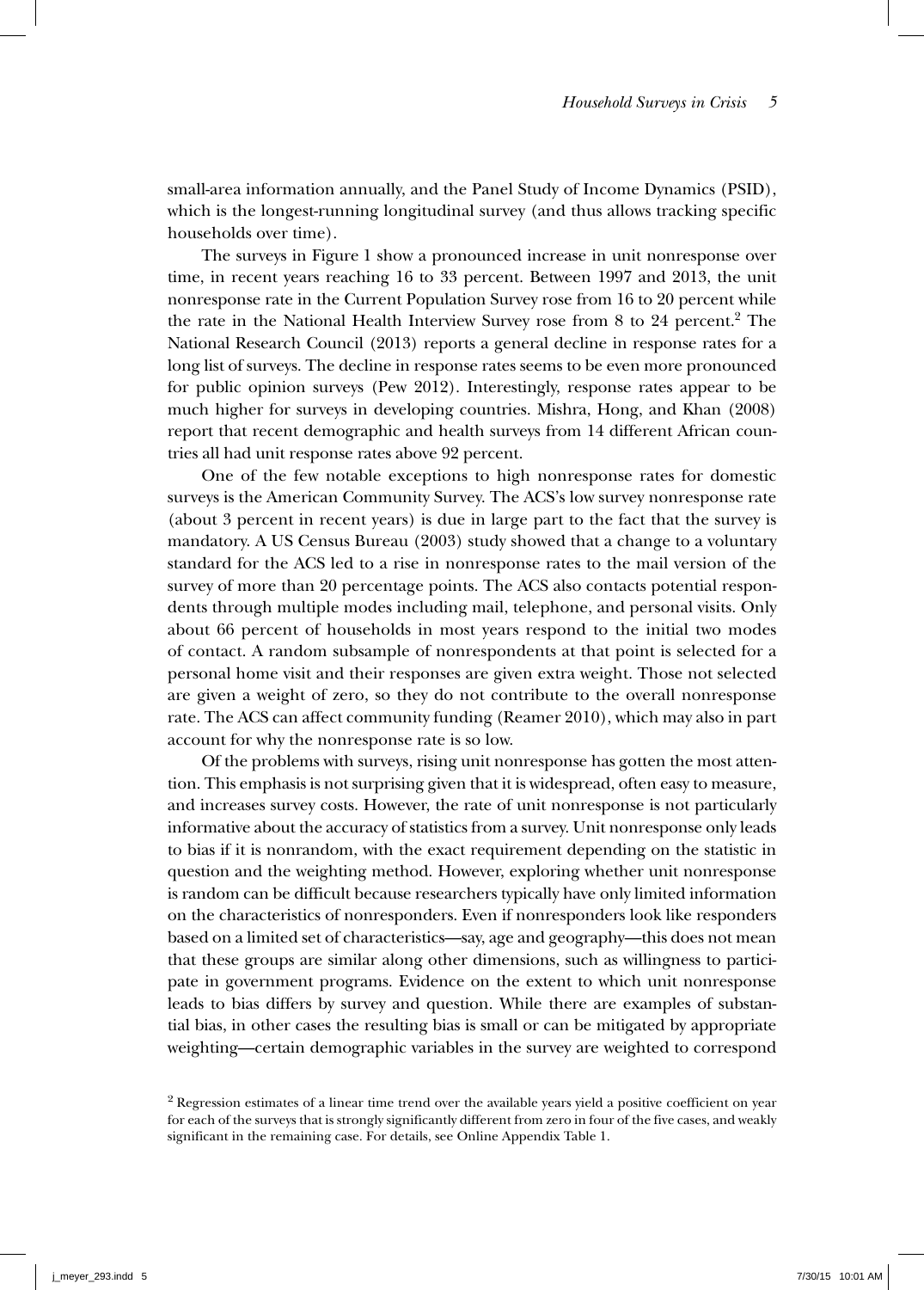to the total population (National Research Council 2013, pp. 42–43). Even in public opinion surveys with response rates under 10 percent, researchers have argued that properly weighted responses are largely representative (Pew 2012). In their survey of bias estimates, Groves and Peytcheva (2008) found that bias magnitudes differed more across statistics (such as mean age or gender) within a survey than they did across surveys. Indeed, with the possibilities for weighting adjustments taken into account, unit nonresponse is probably not the main threat to the quality of household survey data.

Several methods have been proposed for improving unit nonresponse—for example, advance notification of the survey through the mail, increasing the number of times the potential respondent is contacted, improving the training of interviewers, or offering financial incentives for participation—but the evidence suggests only small effects from such efforts (National Research Council 2011). Even when such efforts increase response rates, they do not necessarily lead to a reduction in bias. Indeed, if they mainly encourage the groups that are already overrepresented in the survey or who are unmotivated to co-operate, they can even make the bias worse (Groves 2006; Groves and Peytcheva 2008; Tourangeau, Groves, and Redline 2010; Peytchev 2013; Kreuter, Müller, and Trappmann 2014). Also, a tradeoff can arise between different measures of survey accuracy: inducing participation from those who are initially reluctant to complete a survey may lead to greater problems with item nonresponse (missing answers to questions) or measurement error (inaccurate answers).

### **Rising Item Nonresponse**

Even if a household agrees to participate in a survey, responses to key questions may not be obtained due to refusal or inability to answer, or failure of the interviewer to record the response. This item nonresponse is distinct from a respondent misreporting that he did not receive a certain type of transfer income, which would be considered measurement error. Most surveys (and all of those that we examine) typically impute a response in these cases of missing data. Many methods are used to impute, though the Census "hot-deck" procedure, where a missing value is imputed from a randomly selected similar record, is probably the most common (for more information, see Andridge and Little 2010). Surveys impute responses for all sorts of questions, including those related to demographic characteristics such as age and education, employment, and income. Nonresponse rates are typically low for most questions (Bollinger and Hirsch 2006), but they can be quite high for questions related to labor and nonlabor income. For transfer programs, surveys may impute "recipiency" (that is, whether or not a person received a given type of benefit at all) as well as the dollars received or the months of benefits received.

As evidence of the extent of item nonresponse and how it has changed over time, we present imputation rates for survey questions on receipt of transfer income. We calculate the share of dollars recorded in two major household surveys that is imputed for six large transfer programs that all receive considerable attention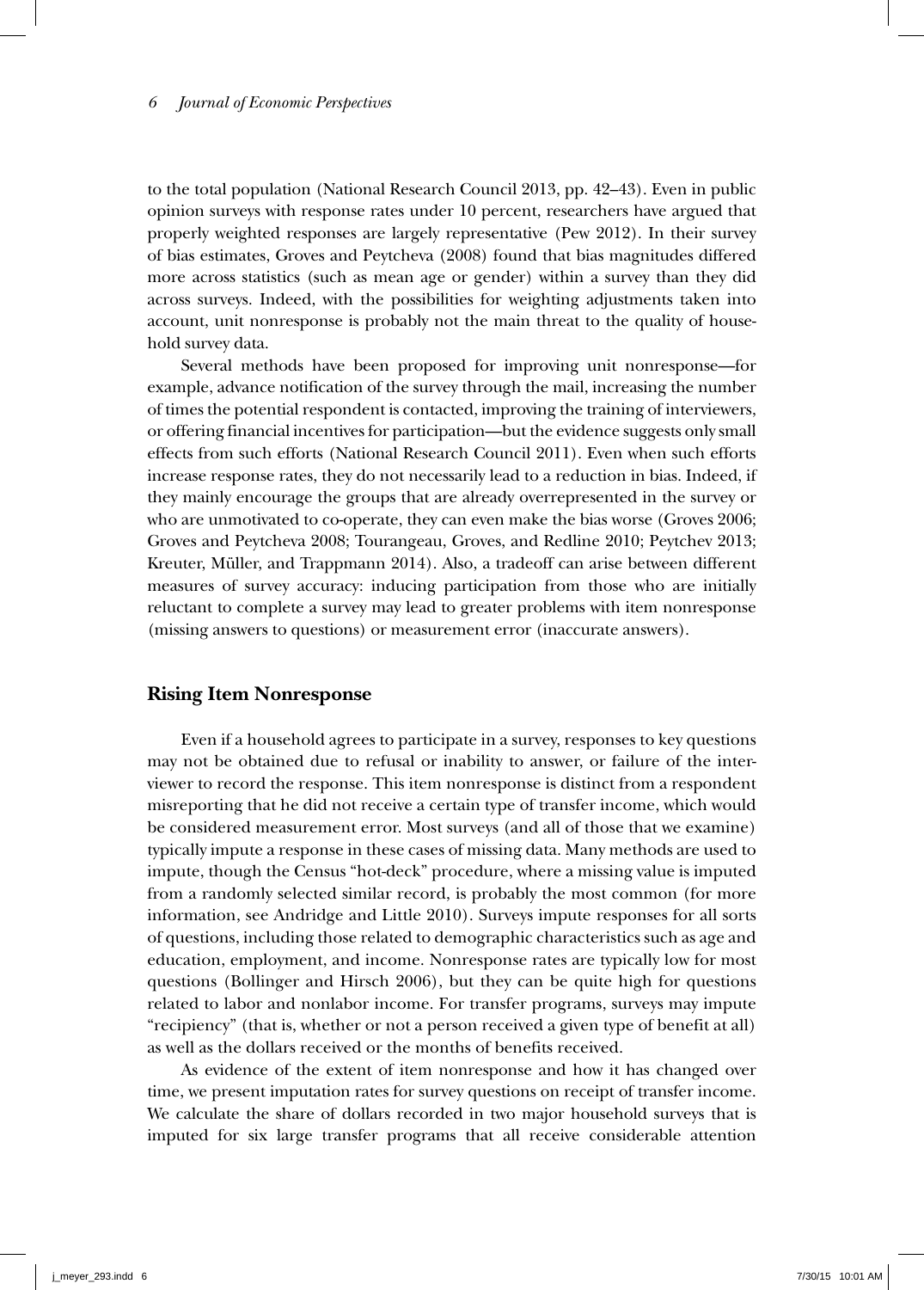from both the research and policy community: Aid to Families with Dependent Children/Temporary Assistance for Needy Families (AFDC/TANF); the Food Stamp Program/Supplemental Nutrition Assistance Program (FSP/SNAP); Supplemental Security Income (SSI); Social Security (OASDI) including both retirement and disability benefits; Unemployment Insurance (UI); and Workers' Compensation (WC). These large national programs provide benefits to tens of millions of individuals—together they distributed almost \$1 trillion in 2011. We present the imputation shares for the Current Population Survey in Figure 2A and for the Survey of Income and Program Participation in Figure 2B. These two surveys focus on income and program receipt, and they are a good indicator of the state of the art in survey collection over time. Although not reported here, we have also calculated similar imputation rates for the American Community Survey, the Consumer Expenditure Survey, and the Panel Study of Income Dynamics (Meyer, Mok, and Sullivan 2015).

The imputation rates are quite high, averaging about 25 percent. In 2013, the imputation shares in the Current Population Survey ranged from 24 percent of dollars recorded from Temporary Assistance for Needy Families and the Supplemental Nutrition Assistance Program to 36 percent of Social Security dollars. Overall, the Survey of Income and Program Participation has noticeably higher imputation rates than the Current Population Survey.<sup>3</sup>

Figures 2A and B also show an increase in imputation rates over the past two and a half decades. This rise is evident in all programs in both the Current Population Survey and Survey of Income and Program Participation. The estimates suggest, for example, that for AFDC/TANF, in the CPS the fraction of dollars imputed is rising by 0.4 percentage points each year. $4$  The imputation rates for months of receipt (not reported) are similar to those for dollars reported here. In recent years, at least 10 percent of months are imputed in the CPS for all four programs for which we have months. For the SIPP, month imputation shares are sometimes below 10 percent, but are more typically between 10 and 20 percent. The shares have generally risen over time.

Transfer income may be imputed either when there is missing information on whether the household receives income from a given program, or when there is missing information on the number of dollars received. We have also calculated the

**F2**

<sup>3</sup> Imputation procedures in the Survey of Income and Program Participation take advantage of information collected in previous waves. For example, beginning with the 1996 panel, missing data were imputed by using the respondent's data in the previous wave (if available). Starting with wave 2 of the 2004 panel, the SIPP began to use "dependent interviewing" in which the interviewers use information from the prior wave to tackle item nonresponse during the actual interview. For the results in Figure 2B and Table 1 we do not include values imputed from prior wave information in our calculation of total dollars imputed. See Meyer, Mok, and Sullivan (2015), Chapter 4 of US Census Bureau (2001), and Pennell (1993) for more information.

 $4$  We summarize the trends by regressing the imputation share on a constant and a time trend separately for each program and survey. As shown in Online Appendix Table 2, for all six programs and both surveys the coefficient on the time trend is positive. In the case of the Current Population Survey, the upward trend is statistically significant at the 1 percent level for four of the six programs, while the trend is significant in the Survey of Income and Program Participation for five of six programs.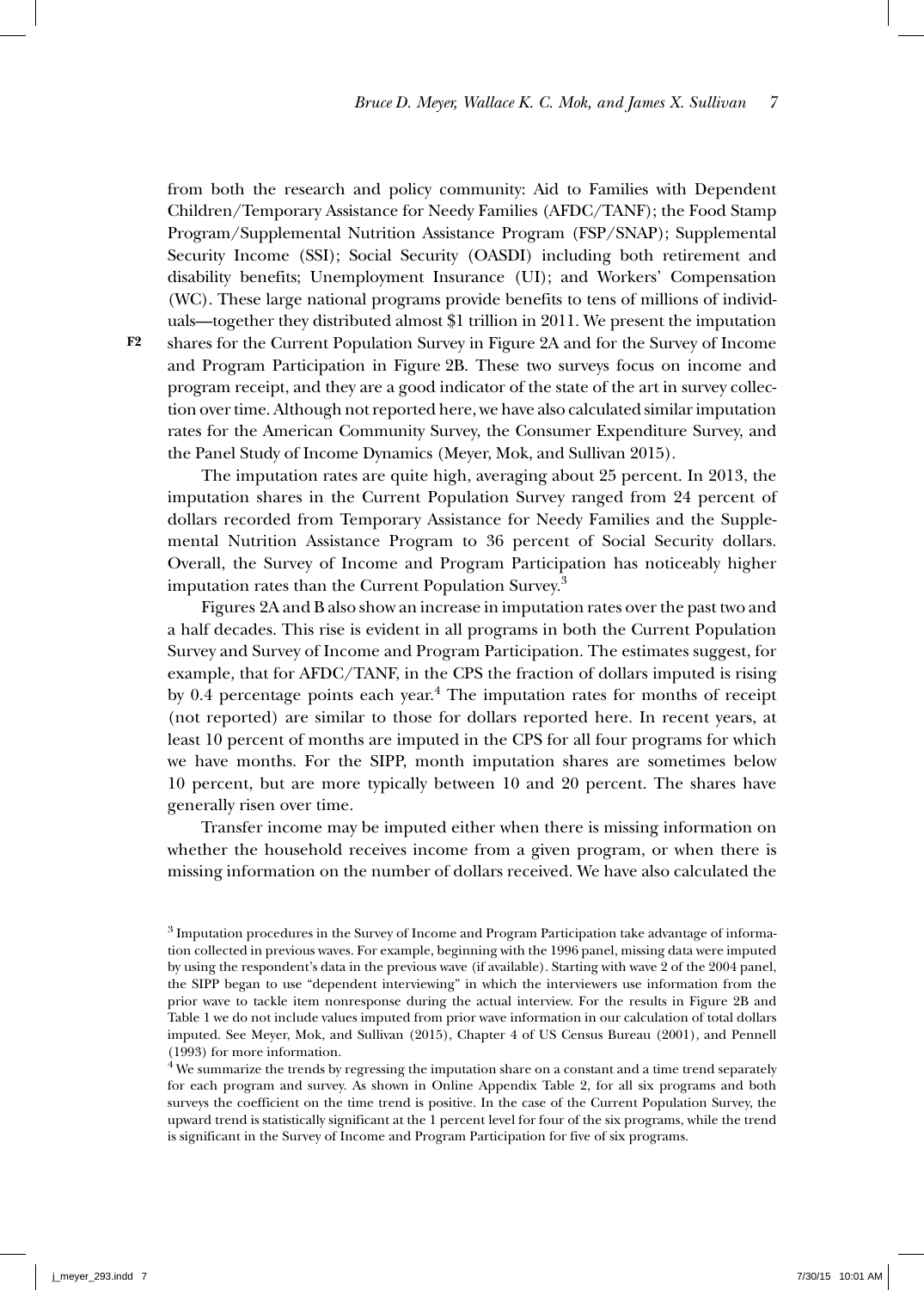#### *Figure 2*

# **Item Nonresponse Rates in Two Surveys for Various Transfer Programs Calculated as Share of Dollars Reported in the Survey that Is Imputed**



share of total dollars reported attributable to those whose recipiency was imputed. In the Current Population Survey and the Survey of Income and Program Participation this share, is typically on the order of 10 percent but is frequently higher for programs covered by these surveys. There is substantial variation across programs and over time. For most of the years since 2000, recipiency imputation exceeds 20 percent for AFDC/TANF. The rise in recipiency imputation over time is less pronounced than that for overall imputation, which includes not only recipiency imputation but also imputation of dollar amounts when receipt is reported but the dollar amount is not.

While imputation might improve quality assessments based on comparisons to aggregate amounts paid out, there are important limitations associated with imputed values. Studies using linked survey and administrative data show that the rates of false positive and false negative reporting of receipt are almost always much higher among the imputed observations than the nonimputed ones (Meyer, Goerge, and Mittag 2014; Celhay, Meyer, and Mittag 2015). Also, even in cases where imputations may reduce bias for statistics such as the mean, they may create greater bias in other statistics such as measures of inequality or covariances. For example, Bollinger and Hirsh (2006) show that including imputed values of earnings leads to biased coefficients in regressions of earnings on other attributes.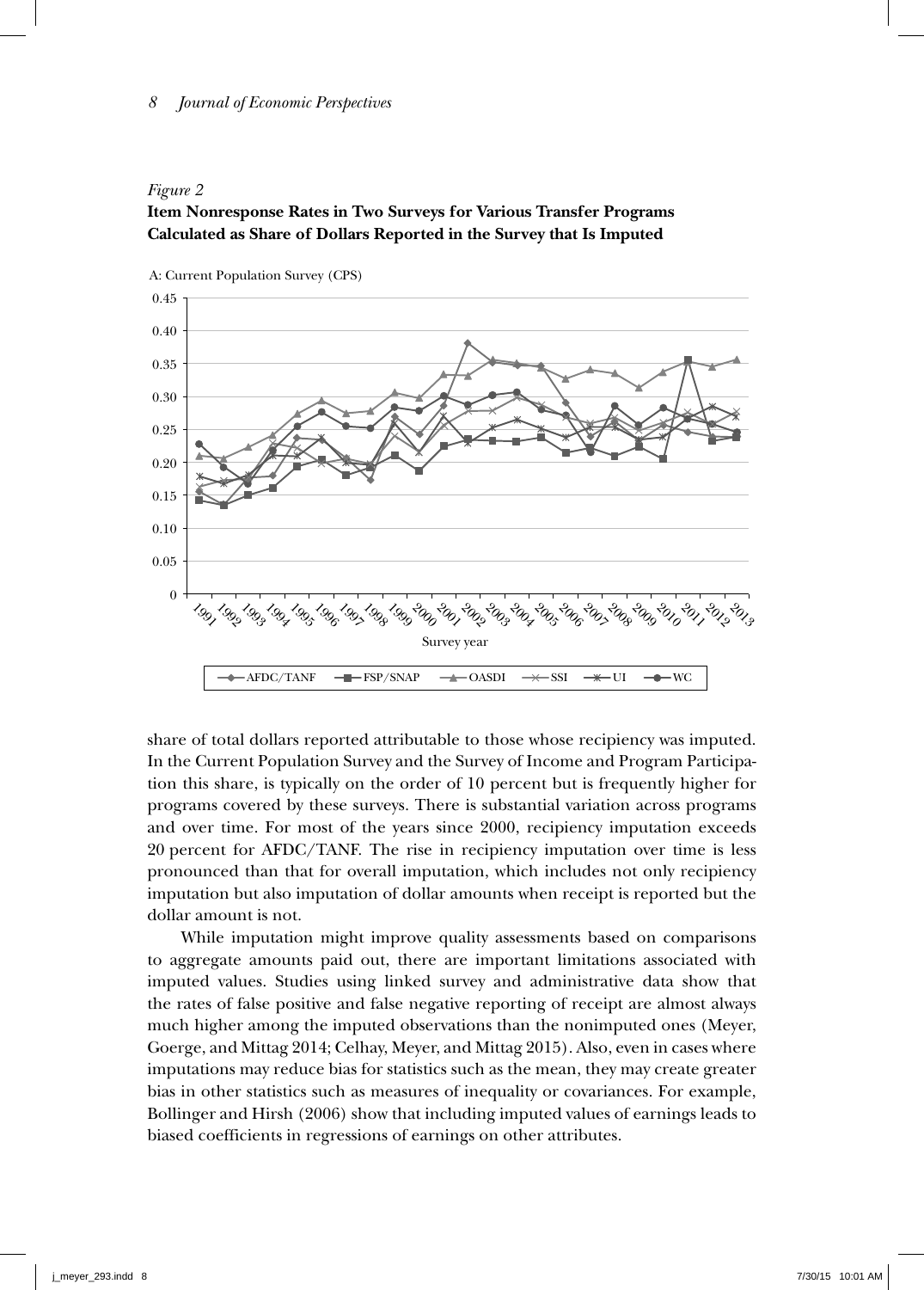

*Figure 2 (continued)*

*Notes:* We calculate the share of dollars recorded in the Current Population Survey (CPS) (Figure 2A) and the Survey of Income and Program Participation (SIPP) (Figure 2B) that is imputed, for six large transfer programs: Aid to Families with Dependent Children/Temporary Assistance for Needy Families (AFDC/TANF), the Food Stamp Program/Supplemental Nutrition Assistance Program (FSP/SNAP), Supplemental Security Income (SSI), and Social Security (OASDI) including both retirement and disability benefits, Unemployment Insurance (UI), and Workers' Compensation (WC). For the SIPP, Figure 2B, the share of dollars reported that is imputed excludes imputation using previous wave information.

# **Measurement Error and Estimates of Bias**

Inaccurate responses given that there is a response are called measurement error, and can contribute to bias (the difference between an estimate and the true value) in common statistics calculated from survey data. One way to test for measurement error is to link survey data on the payments that individuals or households say they have received, with administrative microdata on the amounts actually provided to each household. Comparisons to administrative microdata on program receipt have been fairly limited in the literature. This approach has often been restricted to a single state, year, program, and dataset (Taeuber, Resnick, Love, Stavely, Wilde, and Larson 2004). Examples of studies that examine more than one program (but still a single dataset) include Moore, Marquis, and Bogen (1996), Sears and Rupp (2003), and Huynh, Rupp, and Sears (2002). A review of earlier studies can be found in Bound, Brown, and Mathiowetz (2001).

An alternative approach to comparisons to administrative microdata is to compare aggregate survey and administrative data. Comparisons to administrative aggregates have been used widely, but results are only available for a few years, for a few transfer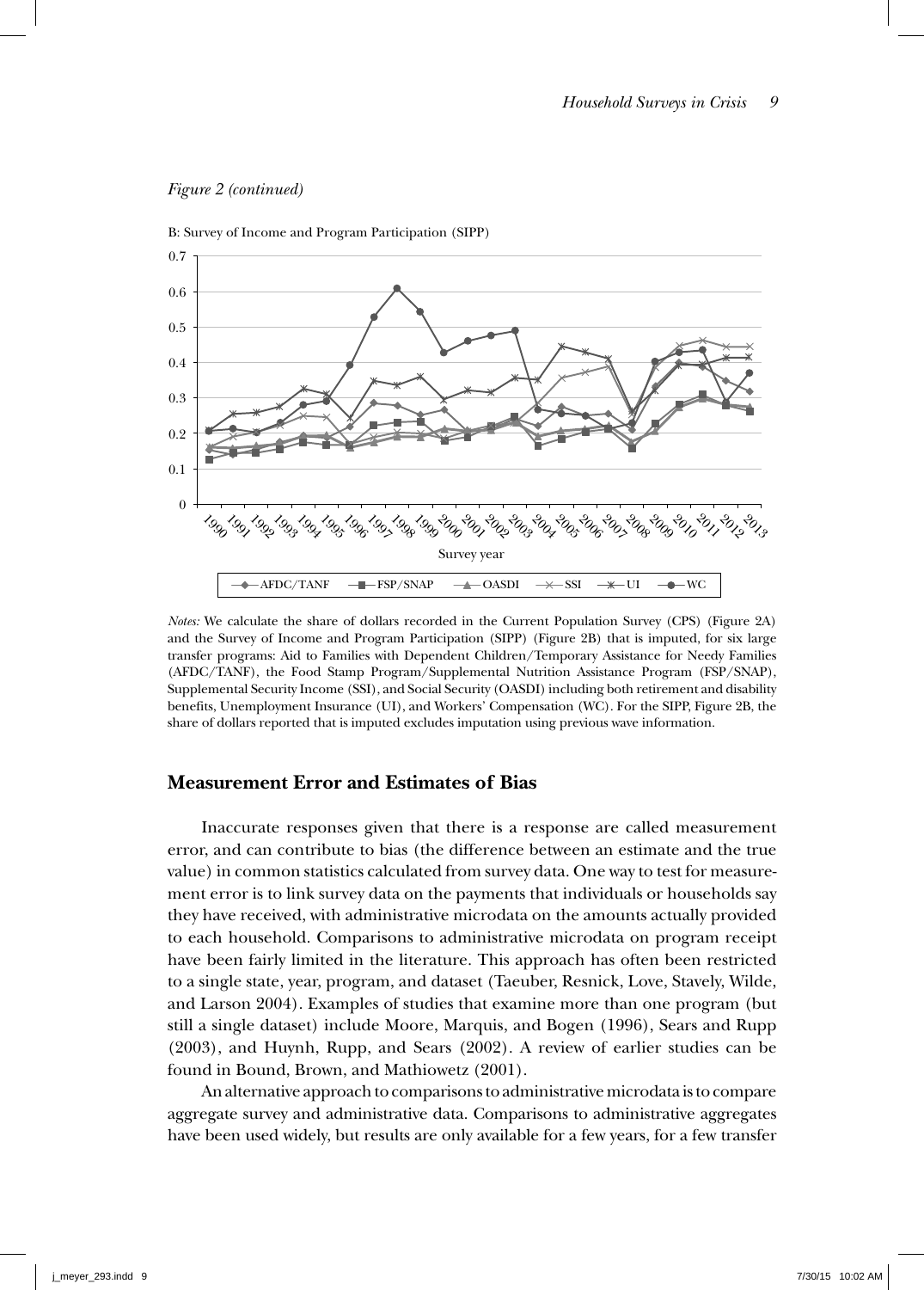programs, and for some of the key datasets. Important papers include Duncan and Hill (1989), Coder and Scoon-Rogers (1996), Roemer (2000), and Wheaton (2007). These papers tend to find substantial underreporting that varies across programs.

To provide a more comprehensive look at the magnitude of measurement error in many surveys, across many years, and for several programs, we compare aggregate survey and aggregate administrative data. The aggregate administrative data are available through a variety of reports from government agencies. A complete list of sources for these administrative aggregates is available in Meyer, Mok, and Sullivan (2015). The administrative aggregate data that we use have been audited, so we expect bias in these data to be small. There might be some bias that results from different coverage or variable definitions between the administrative aggregates and the survey aggregates, but we make considerable effort to ensure these align closely.

Since administrative data sources are heterogeneous, they should not always be taken as accurate. For example, Abowd and Stinson (2013) model administrative and survey measures of earnings, treating both sources as error-ridden. Their approach is driven in part by conceptual differences between the survey and administrative measures of earnings that mean that there is not a single true earnings measure. This problem is not present when one examines transfers, because the survey and administrative concepts are generally the same.

Through comparisons to aggregate administrative data, we show that survey measures of whether an individual receives income and of how much income is received from major transfer programs are both sharply biased downward, and this bias has risen over time. Although these measures of bias include all three threats to survey quality—unit nonresponse, item nonresponse, and measurement error—in the following section we argue that the bias is largely due to measurement error.

Here, we will focus on two statistics, the mean receipt of certain transfer programs measured in dollars, and the mean receipt measured in months of receipt. Means of transfer receipt are important statistics. Reports of these means affect distributional calculations of inequality and poverty; calculations of the effects of programs on the income distribution; and estimates of what share of those eligible for a certain program receive support from the program. Our analyses focus on how underreporting has changed over time. For a more extensive discussion of how these findings differ across programs and datasets see Meyer, Mok, and Sullivan (2015).

Below we report estimates of the proportional bias in dollar reporting, which we call Dollar Bias, and in month reporting, which we call Month Bias. These biases<br>can be defined as the net reporting rate minus 1, or more specifically,<br> $Dollar Bias = \frac{\text{dollars reported in survey, population weighted}}{\text{dollars reported in administrative data}} - 1$ can be defined as the net reporting rate minus 1, or more specifically,

$$
Dollar Bias = \frac{dollars reported in survey, population weighted dollars reported in administrative data} - 1
$$

and

*Month Bias* = 
$$
\frac{\text{months reported in survey, population weighted}}{\text{months reported in administrative data}} - 1.
$$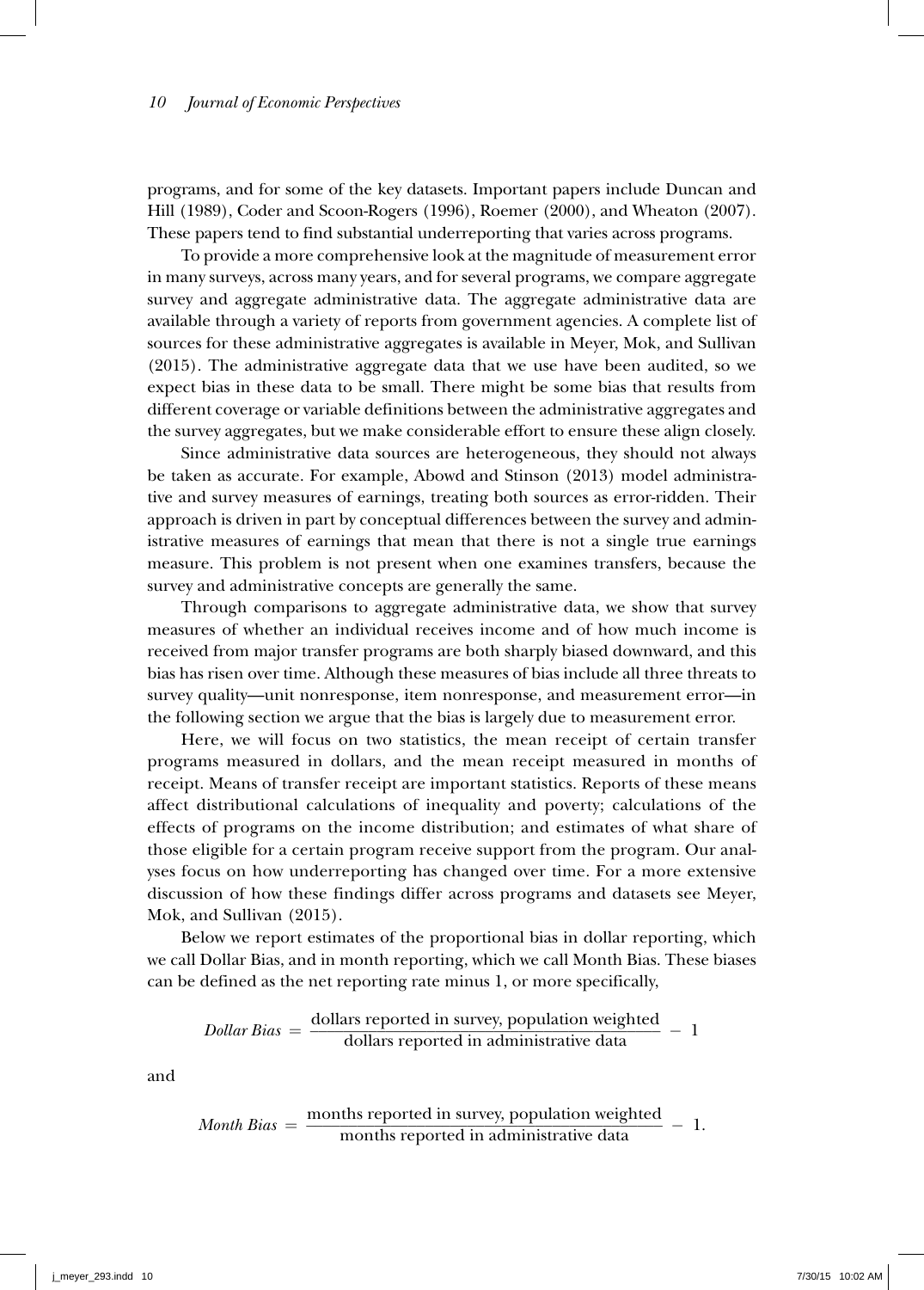These expressions give us the proportional bias in the mean and therefore can be thought of as the proportional bias in the total dollars or months, or in per person dollars or months. Also note that the reporting rates in the above definitions are net rates reflecting underreporting by true recipients counterbalanced to some extent by overreporting by recipients and nonrecipients.

We calculate the bias in the mean receipt of transfer dollars for the same programs for which we reported imputation rates above, only now we are able to divide Old-Age, Survivors, and Disability Insurance (OASDI) into its retirement (OASI) and disability (SSDI) components.<sup>5</sup> We also calculate months-of-receipt reporting biases for seven programs. Months of receipt are not available in all cases, including Unemployment Insurance and Workers' Compensation, but they are available for some programs for which we do not observe dollars, including the National School Lunch Program (NSLP) and the Special Supplemental Nutrition Program for Women, Infants, and Children (WIC). We do this for as many individual years as are available for five of the most important datasets for analyzing income, its distribution, and receipt of transfers: the Current Population Survey, the Survey of Income and Program Participation, the American Community Survey, the Consumer Expenditure Survey, and the Panel Study of Income Dynamics. If these datasets are understating transfers received in a substantial way—and we will show that they are—it has important implications for our understanding of the economic circumstances of the population and the effects of government programs. We should emphasize that all of the bias estimates we report include imputed values in the survey totals, so the bias calculated here understates the measurement problems. To put it another way, by providing values for households that do not report receipt of transfer income, imputations may lead to smaller estimates of bias in our approach even though these imputations introduce considerable measurement error due to the inaccuracy of imputed values.

**T1**

The top panel of Table 1 presents the average Dollar Bias over the 2000–2012 period for seven programs from five household surveys. With the single exception of Supplemental Security Income in the Survey of Income and Program Participation, the bias is negative, indicating underreporting of dollars of transfer income. The upward bias in reporting of SSI appears to be due to confusion among recipients between SSI, a Social Security Administration program aimed at low-income people who are blind, disabled, or elderly, and Old-Age and Survivor's Insurance (OASI), which is what most people mean by Social Security (Huyhn, Rupp, and Sears 2002; Gathright and Crabb 2014). In most cases, the bias reported in Table 1 is large. For our main cash welfare programs, Temporary Aid to Needy Families (combined with General Assistance in two cases), four of five surveys have a bias of 50 percent or more, meaning that less than half of the dollars given out are

<sup>5</sup> In several of the datasets, Social Security Disability benefits are in some cases combined with Social Security Retirement and Survivors benefits. To separate these programs, we use data from the Social Security Bulletin (US Social Security Administration, various years) to calculate for each year, age, school status, and gender cell, the proportions of total Social Security dollars that are paid to OASI and SSDI recipients. See Meyer, Mok, and Sullivan (2015) for more details on methodology.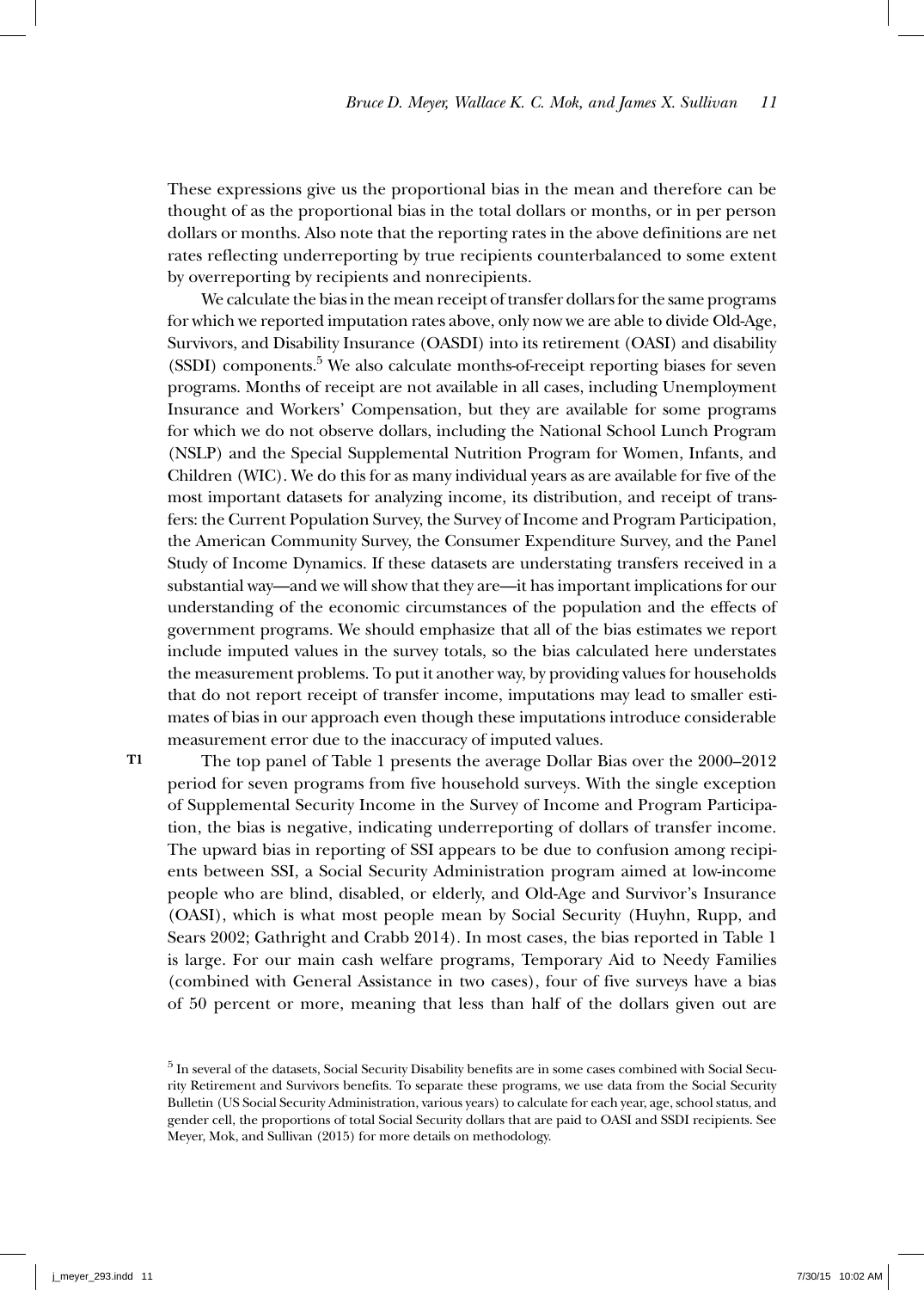*Table 1*

|                | <i>AFDC/</i> | <i>FSP</i> / | Social Security |          |          |          |          |             |          |
|----------------|--------------|--------------|-----------------|----------|----------|----------|----------|-------------|----------|
|                | <b>TANF</b>  | <b>SNAP</b>  | <b>OASI</b>     | SSDI     | SSI      | UI       | WC       | <b>NSLP</b> | WIC      |
| <b>Dollars</b> |              |              |                 |          |          |          |          |             |          |
| <b>ACS</b>     | $-0.519$     | $-0.458$     | $-0.165$        | $-0.299$ | $-0.046$ |          |          |             |          |
| CE             | $-0.767$     | $-0.587$     | $-0.149$        | $-0.214$ | $-0.283$ | $-0.583$ | $-0.618$ |             |          |
| <b>CPS</b>     | $-0.500$     | $-0.417$     | $-0.086$        | $-0.187$ | $-0.162$ | $-0.325$ | $-0.541$ |             |          |
| <b>PSID</b>    | $-0.619$     | $-0.308$     | $-0.086$        | $-0.176$ | $-0.322$ | $-0.360$ | $-0.646$ |             |          |
| <b>SIPP</b>    | $-0.357$     | $-0.170$     | $-0.070$        | $-0.146$ | 0.164    | $-0.388$ | $-0.651$ |             |          |
| <b>Months</b>  |              |              |                 |          |          |          |          |             |          |
| <b>ACS</b>     |              |              | $-0.154$        | $-0.261$ | $-0.372$ |          |          |             |          |
| <b>CPS</b>     | $-0.453$     | $-0.422$     | $-0.147$        | $-0.154$ | $-0.397$ |          |          | $-0.503$    | $-0.341$ |
| <b>PSID</b>    | $-0.574$     | $-0.297$     | $-0.114$        | $-0.121$ | $-0.502$ |          |          | $-0.470$    | $-0.180$ |
| <b>SIPP</b>    | $-0.232$     | $-0.165$     | $-0.008$        | 0.041    | 0.023    |          |          | 0.141       | $-0.197$ |

**Proportional Bias in Survey Estimates of Mean Program Dollars and Months Received, by Program and Survey, 2000–2012**

*Notes:* Each cell reports the average dollars/months proportional bias for the specified program and survey in the 2000–2012 period. The transfer programs are: Aid to Families with Dependent Children/Temporary Assistance for Needy Families (AFDC/TANF), which is combined with General Assistance in the case of the Consumer Expenditure Survey and the American Community Survey; the Food Stamp Program/Supplemental Nutrition Assistance Program (FSP/SNAP); Social Security, including Old-Age and Survivors Insurance (OASI) and Social Security Disability Insurance (SSDI); Supplemental Security Income (SSI); Unemployment Insurance (UI); Workers' Compensation (WC); National School Lunch Program (NSLP); and Women, Infants, and Children (WIC). The surveys are: American Community Survey (ACS), Consumer Expenditure (CE) Survey, Current Population Survey (CPS), Panel Study of Income Dynamics (PSID), and Survey of Income and Program Participation (SIPP).

captured in surveys. Even in the Survey of Income and Program Participation (SIPP), a survey especially designed to capture transfer program income, more than one-third of TANF dollars are missed. For the Food Stamp Program/Supplemental Nutrition Assistance Program (FSP/SNAP), the bias is at least 30 percent for four of the five surveys. The bias in dollar reporting of Unemployment Insurance (UI) and Workers' Compensation (WC) is also pronounced: it is at least 32 percent for UI and 54 percent for WC in all surveys. The Social Security Administration programs (the retirement program OASI, the disability insurance program SSDI, and support for the low-income elderly, blind, and disabled through SSI) have much less bias, which may, in part, be due to the fact that receipt of these programs tends to be more regular or permanent.

The average Month Bias for this same period is reported in the bottom panel of Table 1. These biases are very similar to the corresponding dollar reporting biases in the top panel. In the case of the Food Stamp Program/Supplemental Nutrition Assistance Program (FSP/SNAP), the similarity is striking, with the bias in the two types of reporting never differing by more than 1.1 percentage points for the three datasets. This pattern suggests that individuals report about the right dollar amount on average, conditional on reporting. Or, put another way, most of the bias is due to not reporting at all, rather than reporting too little conditional on reporting. In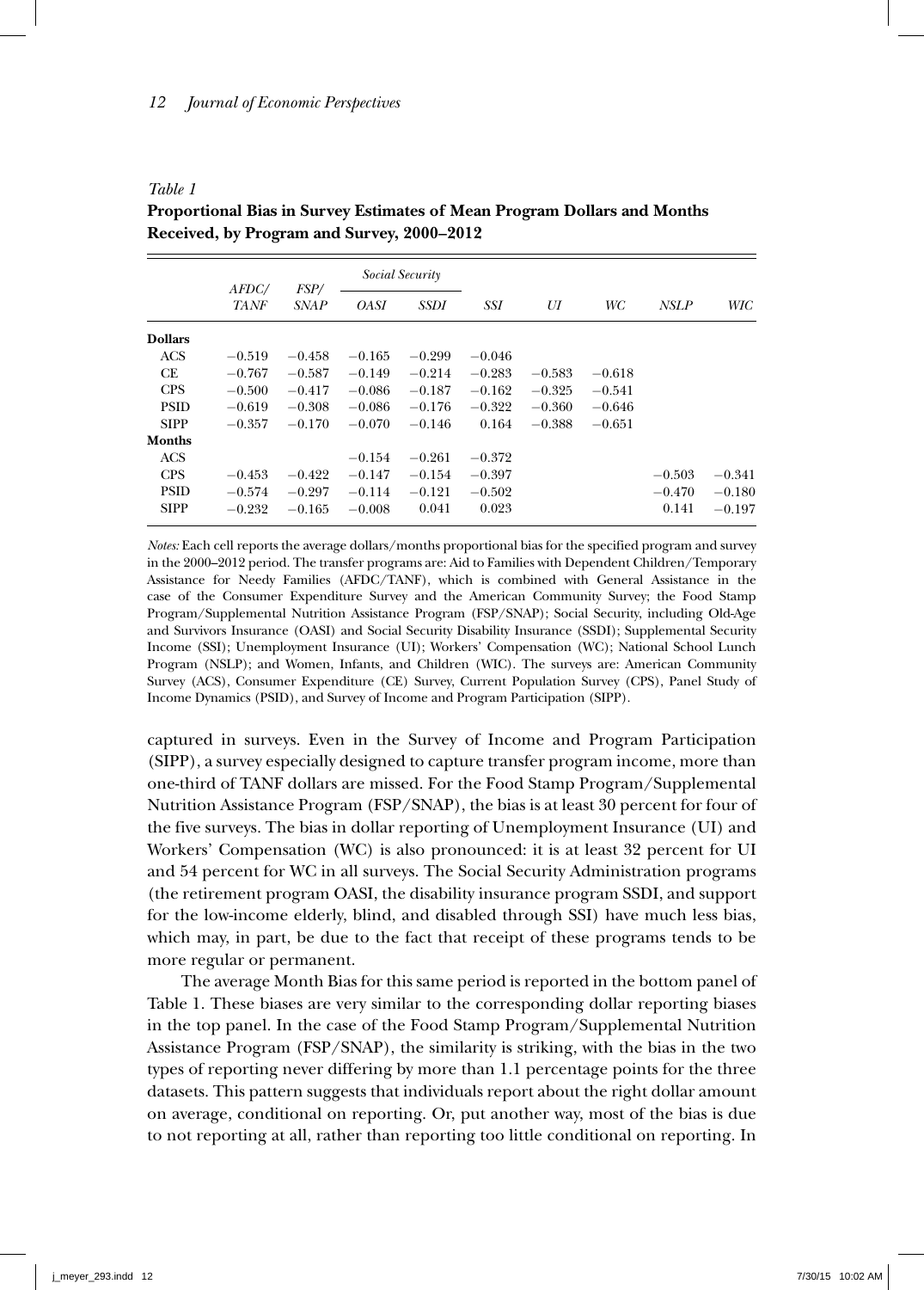Meyer, Mok, and Sullivan (2015), we report several sets of conditions under which equality of the dollar and month bias implies that dollar amounts are reported correctly on average. The Dollar Bias estimates are only slightly larger in absolute value than the Month Bias estimates, suggesting that there is a small amount of underreporting of dollars conditional on receipt, nevertheless. In the case of the CPS and the PSID, the evidence suggests that total dollars and months are understated by similar amounts, again suggesting that conditional on reporting receipt, the monthly benefits are reported about right on average.

For Old-Age and Survivors Insurance (OASI) and Social Security Disability Insurance (SSDI), we see similar biases for monthly receipt and dollar receipt, with the bias for dollar receipt being slightly larger (in absolute value), again suggesting that most of the downward bias results from failure to report receipt rather than underreporting the dollar amount of benefits conditional on reporting receipt. For Supplemental Security Income, the bias for dollar receipt is actually smaller in absolute value than the bias for monthly receipt for each survey other than the Survey of Income and Program Participation, where the bias is larger but positive, all of which suggests some overreporting of dollars conditional on reporting receipt.<sup>6</sup>

The average biases in monthly participation reporting for the National School Lunch Program (NSLP) and for the Special Supplemental Nutrition Program for Women, Infants, and Children (WIC) are also reported in the bottom panel of Table 1. Reporting of NSLP months is quite low for both the Panel Study of Income Dynamics (PSID) and the Current Population Survey (CPS), which both have an average bias of about 50 percent. In the Survey of Income and Program Participation (SIPP), on the other hand, the bias is positive, indicating that more months of participation are reported than we see in the administrative data. This result is likely due in part to our assumptions that all eligible family members (ages 5–18) receive lunches and that they do so for all four of the reference months of a given wave of the SIPP. WIC is also underreported significantly. The average bias for monthly WIC receipt in the CPS, PSID, and SIPP ranges from 19 to 34 percent.

**T2**

This large bias in mean receipt of transfer programs has been increasing over time. Table 2 reports estimates from regressions of annual estimates of the proportional bias in dollar reporting on a constant and a time trend for various years from 1967 to 2012 for the five surveys and seven programs. Most household reports of transfer programs in the Consumer Expenditure (CE) Survey, Current Population Survey (CPS), and Panel Study of Income Dynamics (PSID) show a significant increase in the downward bias—that is, a decline in dollar reporting over time. The downward bias in mean dollars reported of AFDC/TANF in the CPS, for example, increases by about one percentage point each year. The time trends in bias in the Survey of Income

<sup>6</sup> For Old-Age and Survivors Insurance, Social Security Disability Insurance, and Supplemental Security Income, the surveys other than the Survey of Income and Program Participation do not report monthly participation, only annual participation. Since our administrative numbers are for monthly participation, we use the relationship between average monthly and annual participation calculated in the SIPP to adjust the estimates from the other sources. This adjustment step likely induces some error that accounts for the weaker similarity between the bias for monthly and dollar receipt.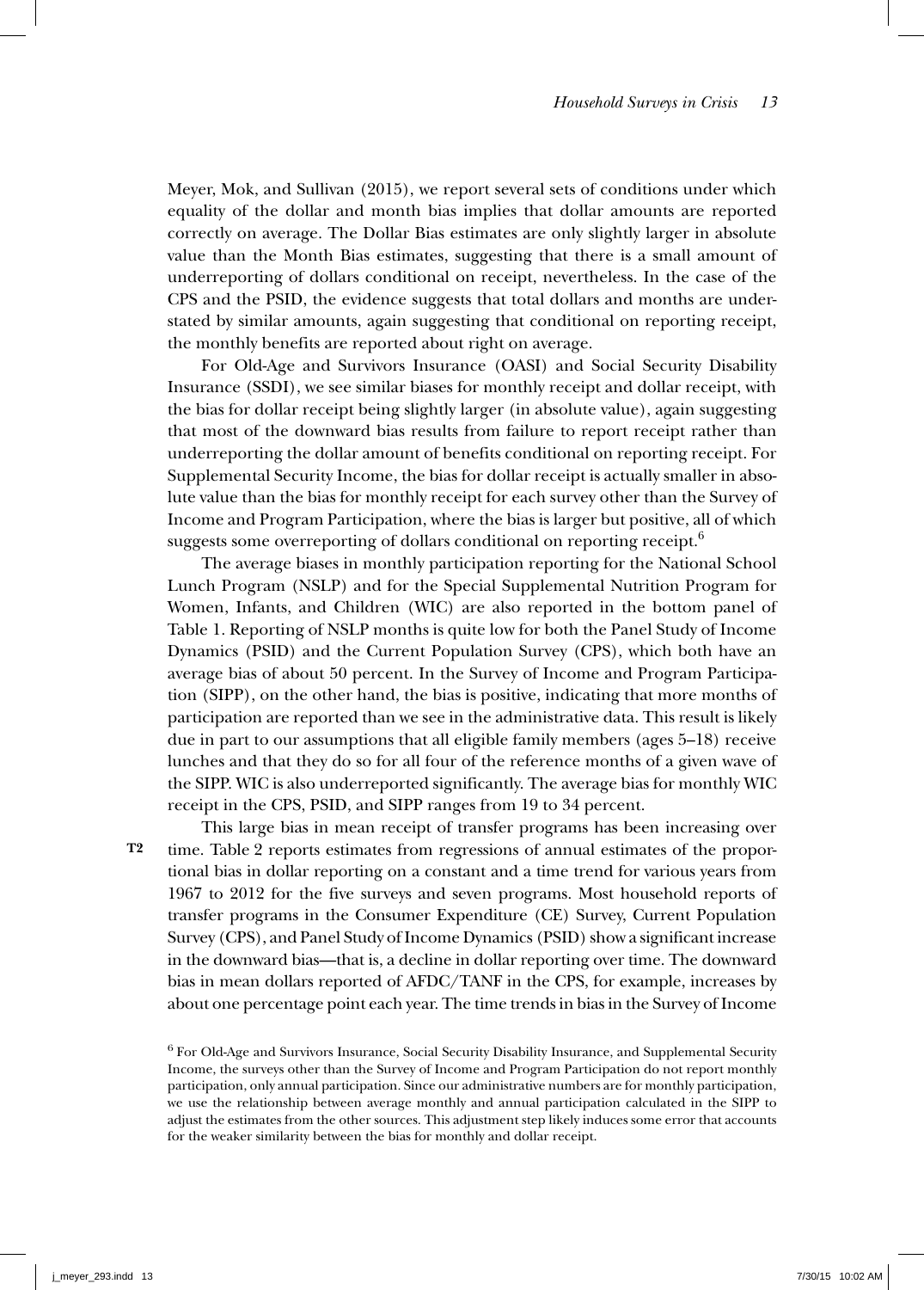*Table 2*

|             |                         |                 | Social Security      |                               |                           |              |              |
|-------------|-------------------------|-----------------|----------------------|-------------------------------|---------------------------|--------------|--------------|
|             | <i>AFDC/TANF</i>        | <i>FSP/SNAP</i> | <b>OASI</b>          | SSDI                          | SSI                       | UI           | WC           |
| <b>ACS</b>  | $-0.96$<br>(0.87)<br>12 |                 | 0.08<br>(0.07)<br>12 | $-0.68$<br>$(0.11)$ ***<br>12 | 3.50<br>$(1.11)$ **<br>12 |              |              |
| <b>CE</b>   | $-1.87$                 | $-1.1$          | 0.07                 | $-0.51$                       | 0.05                      | $-0.74$      | $-2.33$      |
|             | $(0.43)$ ***            | $(0.43)$ **     | (0.23)               | $(0.23)$ **                   | (0.27)                    | $(0.19)$ *** | $(0.38)$ *** |
|             | 33                      | 33              | 33                   | 33                            | 33                        | 33           | 33           |
| <b>CPS</b>  | $-0.71$                 | $-0.59$         | 0.20                 | $-0.61$                       | 0.41                      | $-0.39$      | $-0.71$      |
|             | $(0.20)$ ***            | $(0.09)$ ***    | $(0.02)$ ***         | $(0.08)$ ***                  | $(0.12)$ ***              | $(0.19)^*$   | $(0.16)$ *** |
|             | 37                      | 34              | 45                   | 45                            | 38                        | 26           | 25           |
| <b>PSID</b> | $-1.04$                 | $-0.93$         | 0.40                 | $-0.62$                       | $-0.04$                   | $-0.47$      | $-0.46$      |
|             | $(0.12)$ ***            | $(0.27)$ ***    | $(0.10)$ ***         | $(0.23)$ **                   | (0.26)                    | $(0.16)$ *** | $(0.12)$ *** |
|             | 36                      | 38              | 36                   | 36                            | 34                        | 30           | 30           |
| <b>SIPP</b> | $-0.46$                 | $-0.06$         | 0.05                 | $-0.33$                       | 1.52                      | $-0.45$      | $-0.50$      |
|             | (0.34)                  | (0.15)          | (0.18)               | (0.49)                        | $(0.37)$ ***              | $(0.22)^*$   | $(0.10)$ *** |
|             | 29                      | 30              | 30                   | 30                            | 30                        | 30           | 29           |

**Trend in Proportional Bias in Mean Dollars Reported in Survey (Including Those Imputed), by Program and Survey**

*Notes:* For each cell, we report the year coefficient from a regression of the proportional bias in percentages on a constant and year, with its standard error underneath, followed by the sample size, where each observation is a year. The number of years varies across survey and program with as many 45 years for Old-Age and Survivors Insurance (OASI) in the Current Population Survey (CPS) (1967–2012, 1969 missing) and as few as 12 for the ACS (2000–2011). The regressions correct for first-order autocorrelation using the Prais–Winsten procedure. For titles of all the surveys and transfer programs, see the note to Table 1.

\*\*\*, \*\*, and \*, indicate that the coefficient is statistically significantly different from zero at the 1, 5, and 10 percent levels, respectively.

and Program Participation (SIPP) and the American Community Survey (ACS) are less pronounced. The exceptions to the general rise in bias are the programs Old-Age Survivors Insurance (OASI) and Supplemental Security Income (SSI), which have rising reporting rates in most cases. However, in the case of SSI in the SIPP, rising reporting leads to greater bias because the bias is always positive in recent years.<sup>7</sup>

The implication that measurement error in survey responses to government programs has grown over time is consistent with findings from Gathright and Crabb (2014), who calculate measurement error directly by linking Survey of Income and Program Participation data to Social Security Administration data for the

<sup>7</sup> Estimates consistent with those reported in Tables 1 and 2 are available in previous studies for some surveys for a subset of years and programs including: Coder and Scoon-Rogers (1996) for five of our programs for 1984 and 1990 for the Current Population Survey and the Survey of Income and Program Participation; Roemer (2000) for the same five programs for 1990–1996 for the CPS and the SIPP; Wheaton (2007) for four programs between 1993 and 2005 in the CPS and a shorter period in the SIPP; and Duncan and Hill (1989) for the CPS and Panel Study of Income Dynamics for earlier years.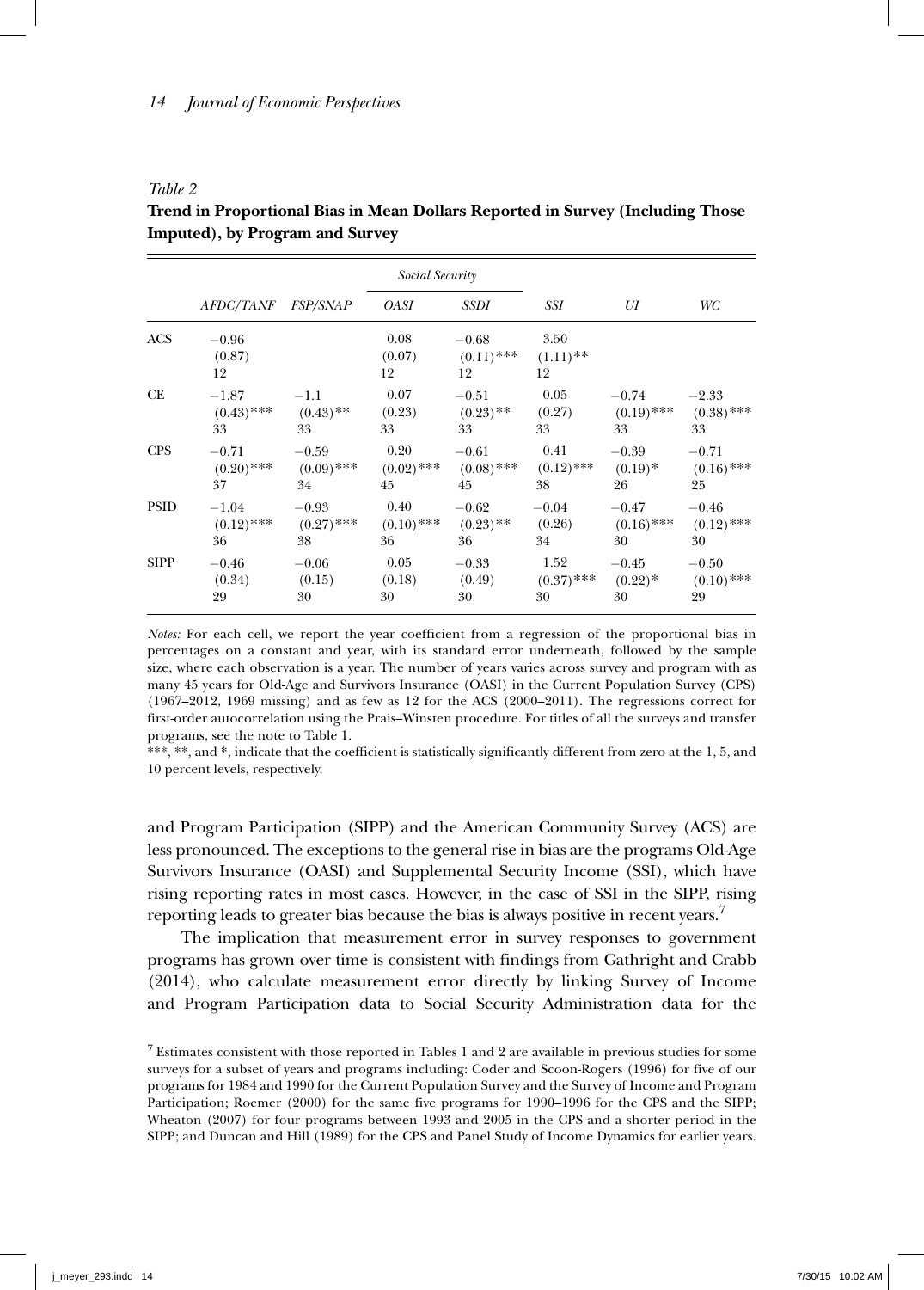Supplemental Security Income and the Old-Age Survivors and Disability Insurance programs. An added benefit of such linking is that one can identify false positives and false negatives. Their analysis shows that false positive and false negative rates for reported receipt and the mean absolute deviation of the reported benefit amount from the administrative amount increased between the 1996 and 2008 panels of the SIPP for both SSI and OASDI. During this period, the mean absolute error in the benefit amount increased by 70 percent for OASDI and by 60 percent for SSI.

The underreporting of transfer income in surveys has profound implications for our understanding of the low-income population and the effect of government programs for the poor. Accounting for underreporting of receipt, and substantial reporting and imputation error in amounts conditional on correctly reporting receipt, sharply changes what one learns from the survey data. Meyer and Mittag (2015) link data on four transfer programs (SNAP, TANF, General Assistance, and Housing Subsidies) to the New York data from the Current Population Survey over a four-year period from 2008–2011. In the survey data, 43 percent of SNAP recipients and 63 percent of public assistance recipients are not recorded as receiving benefits. Accounting for the survey errors more than doubles the estimate of the income of those who are reported to have income below half the poverty line. It leads the reported poverty rate to fall by 2.5 percentage points for the entire population and over 11 percentage points for single mothers. It nearly doubles the poverty-reducing effect of the four programs overall, and increases it by a factor of over 1.5 for single mothers. The share of single mothers with no earnings or program receipt is cut in half.

Is the declining quality of survey data unique to transfer income? One might argue that potential reasons for declining quality that might be unique to transfer income, such as rising stigma or less recognition of the general program names, make it a special case. But as we argue below, these reasons do not appear to explain the sharp rise in bias that we find.

The evidence on whether measurement error has grown over time for other outcomes is limited, but this evidence suggests the problem of declining survey quality goes well beyond transfer income.<sup>8</sup> Reporting of self-employment income has worsened, but there is no clear trend for wage and salary income and dividends in the Current Population Survey (CPS) and the Survey of Income and Program Participation (Coder and Scoon-Rogers 1996; Roemer 2000). Comparing earnings aggregates from the Survey of Consumer Finances with those computed using IRS Statistics of Income data, Johnson and Moore (2008) find that respondents overreport earnings, and this overreporting has worsened over time. They also find a sharp increase in pension income underreporting. Barrow and Davis (2012) compare reported postsecondary enrollment in the October CPS to Integrated Postsecondary Education Survey administrative data, showing that CPS reporting of type of college attended has gotten worse, though error in reporting of overall enrollment has remained stable. Other studies have shown that measurement

8 Many studies document substantial bias in levels for other outcomes; for a summary, see Bound, Brown, and Mathiowetz (2001).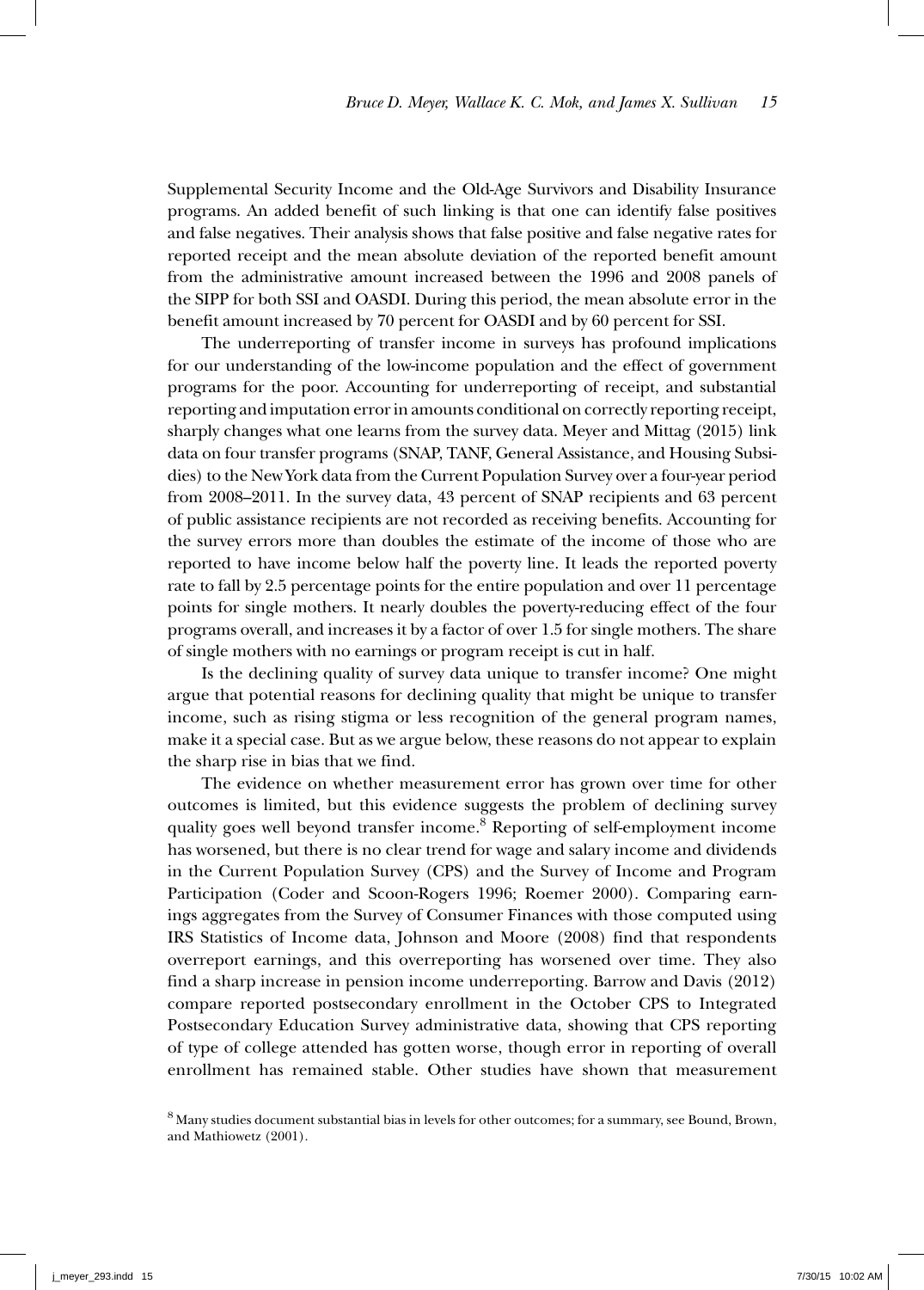error in pension contributions has grown over time (Dushi and Iams 2010). Also, Bee, Meyer, and Sullivan (2015) show that while reporting rates for some of the biggest components of consumption have remained stable over time, there have been noticeable declines for some categories such as food away from home, shoes and clothing, and alcoholic beverages. Future research on changes in bias in other outcomes would be a valuable extension to this literature.

# **Decomposing the Overall Bias**

The bias estimates we present in Tables 1 and 2 are based on aggregate data, and for that reason they reflect not just measurement error but also coverage error (which arises when the sampling frame does not properly represent the underlying population) and error due to unit and item nonresponse. For several reasons, we argue that the most important source of the overall bias is measurement error.

Coverage error could explain some of the significant underreporting we find if the sampling frame for the surveys we examine (typically based on the noninstitutionalized Census population) does not capture the entire population that receives benefits. This argument about underweighting is essentially an argument about individuals being missed in the Census count. $^9$  Although we do not have undercount data for those who receive transfer income, estimates of the overall Census undercount are small, particularly relative to most of our bias estimates for transfer reports (Hogan 1993; Robinson, Amed, Das Gupta, and Woodrow 1993). Moreover, undercount estimates have declined over time, and the estimates for the 2010 Census actually suggest an overcount (US Census 2012).

There are also reasons to believe that bias resulting from unit and item nonresponse might be small. While unit nonresponse is surely nonrandom with respect to receipt of transfer income, appropriate weighting may offset much of this bias. Similarly, item nonresponse also appears to be nonrandom, but will not lead to bias in mean reports if imputations are on average accurate.

Empirical studies relying on linked administrative and survey microdata support these arguments. Bee, Gathright, and Meyer (2015), for example, show that for income in the Current Population Survey, unit nonresponse leads to remarkably little bias in the distribution of income. The estimates of bias from studies linking survey and administrative microdata that are most comparable to ours using aggregate data come from Marquis and Moore (1990), which, we should point out, relies on survey data from 30 years ago. Their bias estimates for months of receipt are reported in the first column of Table 3. The second column reports our estimated

**T3**

<sup>&</sup>lt;sup>9</sup> We discuss issues related to the institutionalized population that receives transfers in the following section. As a check, for each survey and year, we have confirmed that our weighted population totals are close to Census population estimates. The sample weights in the Panel Study of Income Dynamics are not appropriate for weighting to the complete population in some years. We adjust them in a manner suggested by the PSID staff, and the appendix to Meyer, Mok, and Sullivan (2015) provides details.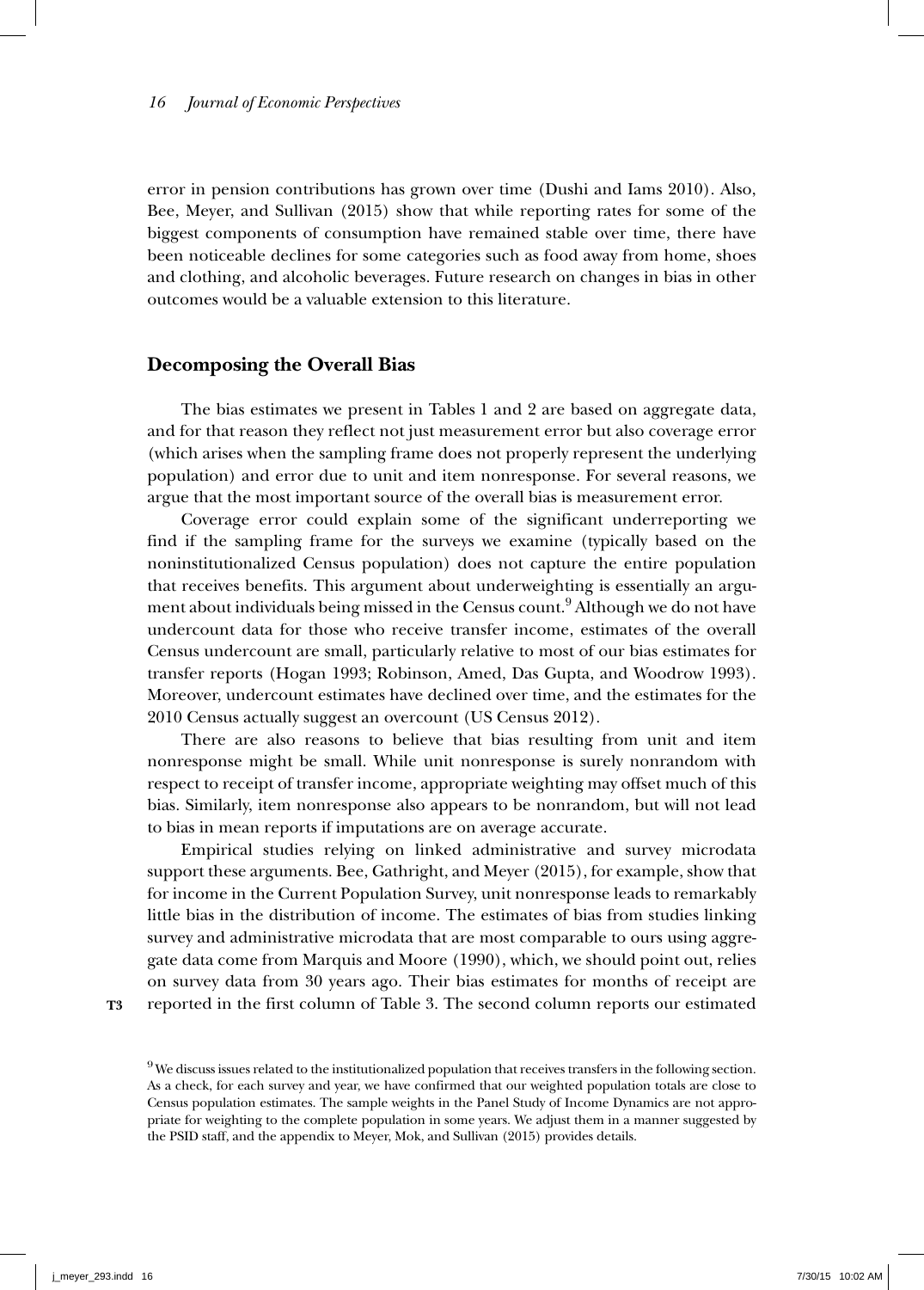| Transfer program                                     | Microdata bias estimate<br>due to unit nonresponse<br>and measurement error | Aggregate data<br>bias estimate due to<br>all sources of error |
|------------------------------------------------------|-----------------------------------------------------------------------------|----------------------------------------------------------------|
| Aid to Families with Dependent Children (AFDC)       | $-0.39$                                                                     | $-0.21$                                                        |
| Food Stamp Program (FSP)                             | $-0.13$                                                                     | $-0.15$                                                        |
| Old-Age, Survivors, and Disability Insurance (OASDI) | 0.01                                                                        | $-0.06$                                                        |
| Supplemental Security Income (SSI)                   | $-0.12$                                                                     | $-0.14$                                                        |

# **Proportional Bias Estimates from Microdata and Aggregate Data Compared**

*Notes:* The estimates using microdata are from Marquis and Moore (1990) and use data from the Survey of Income and Program Participation (SIPP) over June 1983 to May 1984 for months of receipt in Florida, New York (OASDI and SSI only), Pennsylvania, and Wisconsin. The aggregate data we use for the estimates in column 2 are averages of 1983 and 1984 average monthly participation for the entire United States. We also assume Old-Age, Survivors, and Disability Insurance (OASDI) participation is the sum of Old-Age and Survivors Insurance (OASI) and Social Security Disability Insurance (SSDI) participation.

bias based on comparisons of aggregate survey and administrative data for the same year and survey as Marquis and Moore but not the same months or states. The bias we calculate in the second column is a function of sample weighting, coverage error, unit and item nonresponse, and measurement error, while the bias in the first column is only a function of item nonresponse and measurement error. Thus, if the biases in each of these columns are similar, then this suggests that the combination of sample weighting, coverage error, and unit nonresponse is not that important relative to the other sources of bias. The results in Table 3 suggest that the weights as well as unit nonresponse and coverage error—are not a substantial source of bias because the bias estimates from the linked microdata are fairly close to our estimates using comparisons to aggregates. Our estimates are particularly close (or higher) for the Food Stamp Program and for Supplemental Security Income, which are programs that target the poor—a group that perhaps is most plausibly thought to be underweighted or underrepresented.

Through linked survey and administrative microdata, one can decompose our bias estimates into three different sources of error: unit nonresponse (combined with coverage error and weighting), item nonresponse, and measurement error. In Table 4 we report this decomposition of our estimates of dollar bias for the Food Stamp Program (FSP) and Public Assistance (combining Temporary Assistance for Needy Families and General Assistance) in three of our surveys in recent years using New York state data for 2007–2012. We find that the bias due to the combination of coverage error, unit nonresponse, and weighting is substantial, the bias due to item nonresponse is small, and the bias due to measurement error is always larger than the other sources of bias combined. The combined coverage, unit nonresponse, and weighting bias varies from  $-0.049$  to  $-0.096$  for the FSP and  $-0.100$  to  $-0.154$ for Public Assistance across the three surveys. The item nonresponse bias varies from −0.020 to −0.067 for the FSP and −0.022 to −0.057 for Public Assistance. The

*Table 3*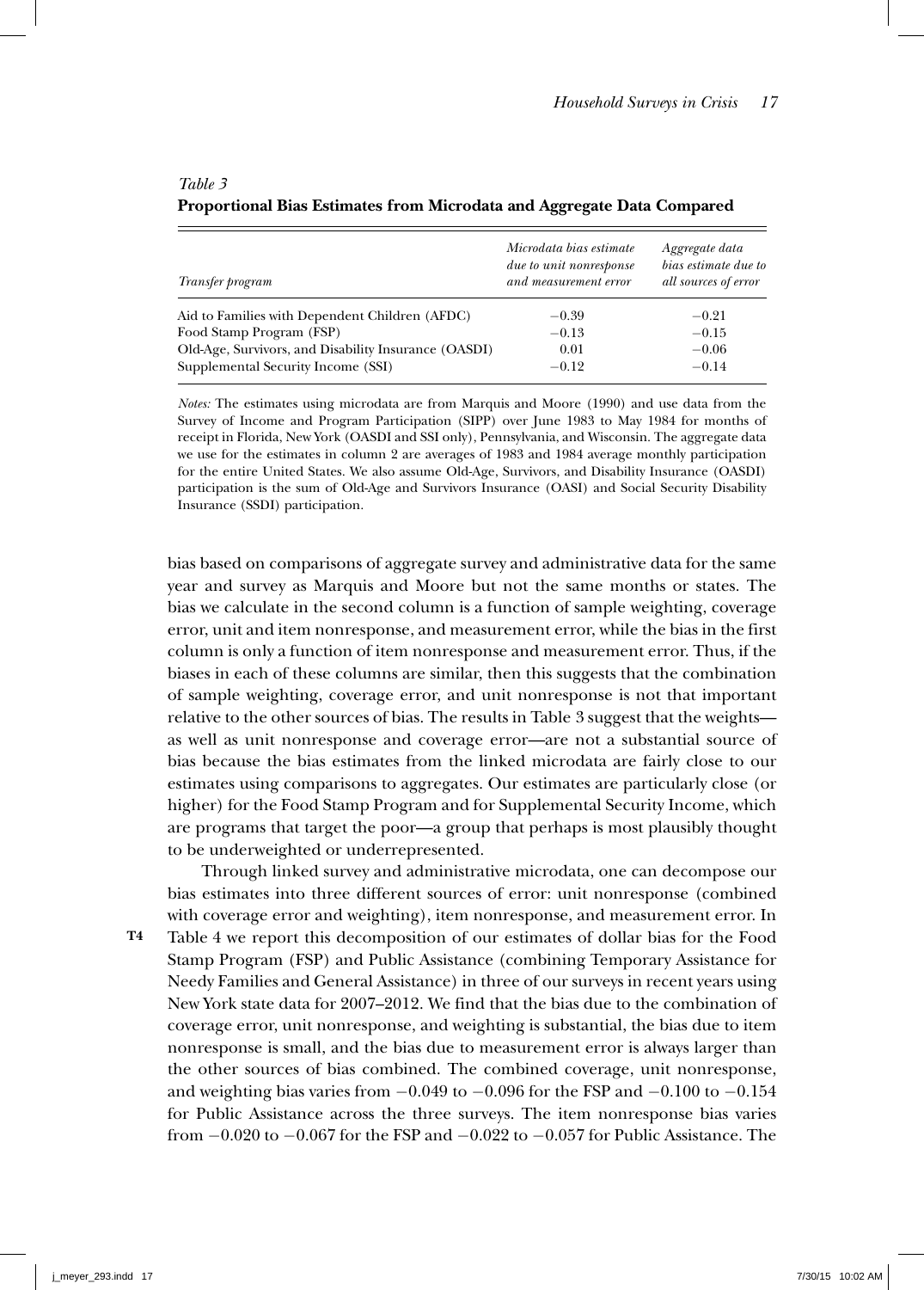#### *Table 4*

# **Decomposition of Proportional Bias in Dollars Received into Its Sources Using Microdata**

| Survey      | Program           | Bias due to<br>combination of<br>coverage, unit<br>nonresponse, and<br>weighting | Bias due to item<br>nonresponse | Bias due to<br>measurement<br>error | Total bias due to all<br>sources of error |  |
|-------------|-------------------|----------------------------------------------------------------------------------|---------------------------------|-------------------------------------|-------------------------------------------|--|
| ACS         | Food Stamps       | $-0.096$                                                                         | $na*$                           | $na*$                               | $na*$                                     |  |
|             | Public Assistance | $-0.154$                                                                         | $-0.022$                        | $-0.529$                            | $-0.705$                                  |  |
| <b>CPS</b>  | Food Stamps       | $-0.049$                                                                         | $-0.067$                        | $-0.267$                            | $-0.382$                                  |  |
|             | Public Assistance | $-0.106$                                                                         | $-0.057$                        | $-0.563$                            | $-0.726$                                  |  |
| <b>SIPP</b> | Food Stamps       | $-0.056$                                                                         | $-0.020$                        | $-0.121$                            | $-0.197$                                  |  |
|             | Public Assistance | $-0.100$                                                                         | $-0.043$                        | $-0.584$                            | $-0.727$                                  |  |

*Source:* Authors' calculations based on New York State data for 2007–2012 from Celhay, Meyer, and Mittag (2015).

*Notes:* We calculate the bias due to the combination of errors in coverage, weighting, and unit nonresponse as the ratio of weighted administrative program dollars received by all linked households in the Current Population Survey to total administrative dollars paid out minus one. We calculate the bias due to item nonresponse as weighted dollars imputed to those not responding to the benefit question minus the dollars actually received by these households as a share of total dollars paid out. Finally, we calculate the bias due to measurement error as the dollars recorded by non-imputed respondents minus true dollars received as a share of total dollars paid out. The surveys are the American Community Survey (ACS), the Current Population Survey (CPS), and the Survey of Income and Program Participation (SIPP).

\*Food stamp dollars received are not reported in these years of the ACS.

bias due to measurement error is substantial for the FSP, ranging from −0.121 to  $-0.267$ , and for Public Assistance it is even larger, ranging from  $-0.529$  to  $-0.584$ .

Direct evidence of substantial measurement error is not restricted to these two programs. Through linked survey and administrative microdata, Gathright and Crabb (2014) document substantial measurement error in receipt and amounts of Supplemental Security Income and the Old-Age Survivors and Disability Insurance in the Survey of Income and Program Participation, and this measurement error is rising over time.

# **Methodological Issues when Comparing Aggregate Data**

Comparing weighted microdata from surveys to administrative aggregates is an attractive approach for evaluating survey bias because it can be done easily for many years and across many surveys. However, this approach also has some important limitations including possible differences between the survey and administrative populations, and incomplete information on benefit receipt in some surveys. An additional concern that we will not discuss here is that by looking at net measures of bias, we are missing the extent to which a rise in false negative reports could be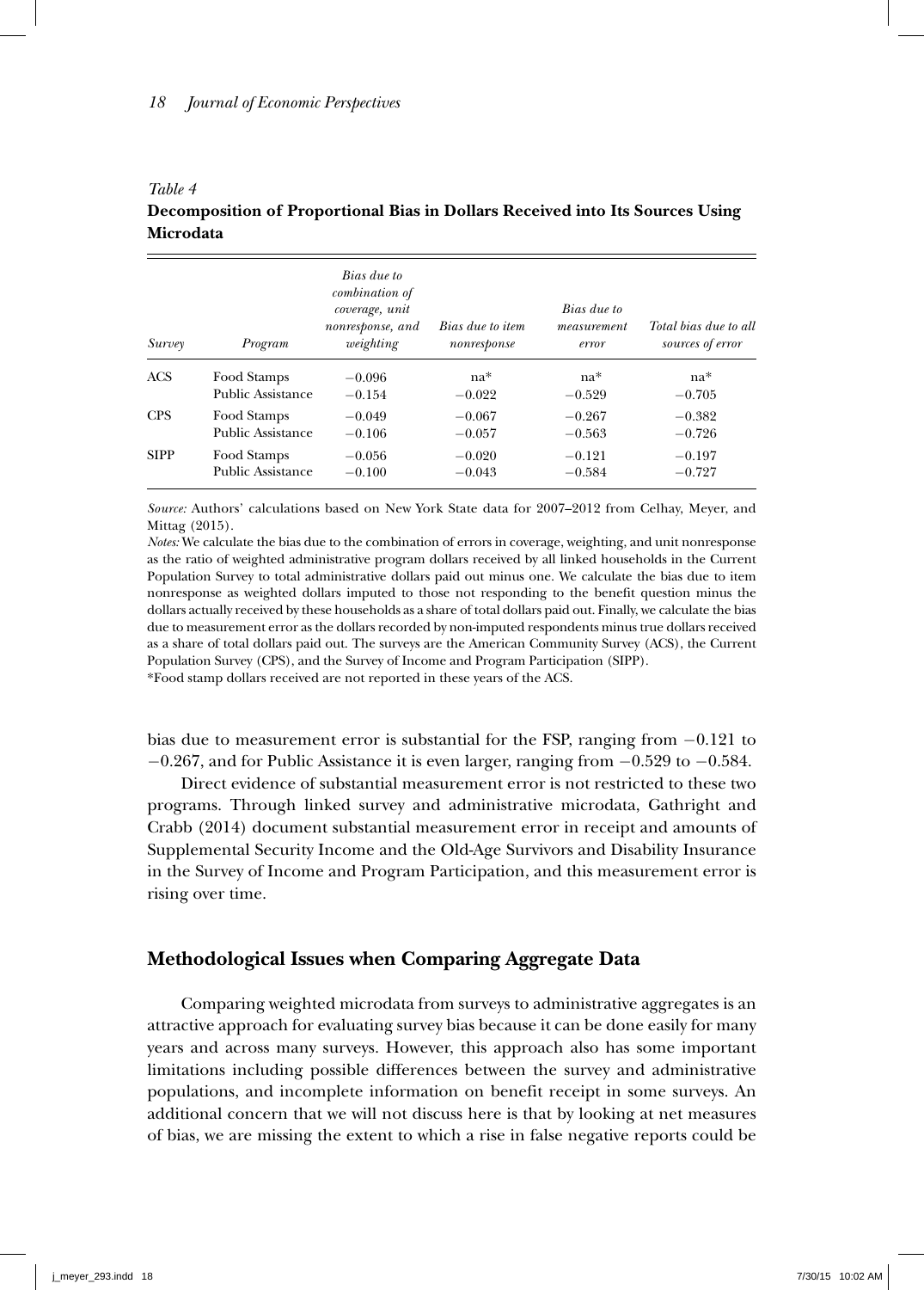counterbalanced by a rise in false positive reports. Most of these problems are not present when linking microdata at the household level.

### **Survey and Administrative Data Populations Do Not Always Align**

Our household survey totals do not include those living outside the 50 states and the District of Columbia, the institutionalized, or decedents. We make a number of adjustments in order to make the administrative and survey data totals comparable (for a full description, see Meyer, Mok, and Sullivan 2015). For example, we exclude from the administrative totals payments to those in US territories and those outside the United States. Where such information is not available, we subtract estimates of the share of such payments obtained from years when this information is available. For most programs, these adjustments are typically small, ranging from 0.02 percent (Supplemental Security Income) to about 3 percent (Social Security Disability Insurance). The notable exception is the Food Stamp Program, where dollars paid to US territories constituted about 10 percent of the total prior to 1982.

As another example, to adjust for the fact that the institutionalized can receive some benefits in the Social Security-related programs, we rely on data from the Decennial Censuses (which include the institutionalized) and the 2006 American Community Survey to determine the share of dollars that are likely missed in household surveys that do not cover the institutionalized. That the surveys do not include decedents is a potential concern because recipients of transfers in one calendar year may subsequently die before being interviewed in a household survey the next year. We do not adjust for decedents, but assuming that the weights for extrapolating the household survey results to the population are well-chosen, we expect the lack of a specific adjustment for decedents to have little effect on our estimates in most cases.<sup>10</sup>

Often the reference period for the administrative data (typically a fiscal year) does not exactly align with that for the survey data. We convert fiscal year administrative data to a calendar basis by weighting the fiscal years. Another noncomparability is that administrative data for transfer income are based on awardees, while the survey data typically provide information on the person to whom the benefit is paid. Awardees and payees may be different people. For example, adults may receive Social Security and Supplemental Security benefits on behalf of their children. Most household surveys provide little information about exactly who is the true awardee of the

<sup>&</sup>lt;sup>10</sup> Previous studies have adjusted for decedents by applying age-, gender-, and race-specific death rates to the data (Roemer 2000). However, if survey weights have previously been calculated to match survey-weighted population totals with universe population estimates by age, gender, and race, then such an adjustment is unwarranted. A case could be made for adjusting the data if these characteristics are nonstationary (but such an adjustment is likely to be small) or if the adjustments were based on additional individual characteristics that are not used to determine weights but are related to death, such as receipt of Social Security Disability Insurance or Supplemental Security Income or other programs, but we do not have this information. Consequently, our estimates of bias for SSDI and SSI are likely to be overstated somewhat, since recipients likely have a higher mortality rate than the average person of their age, gender, and race, and consequently are more likely to miss the interview the following year.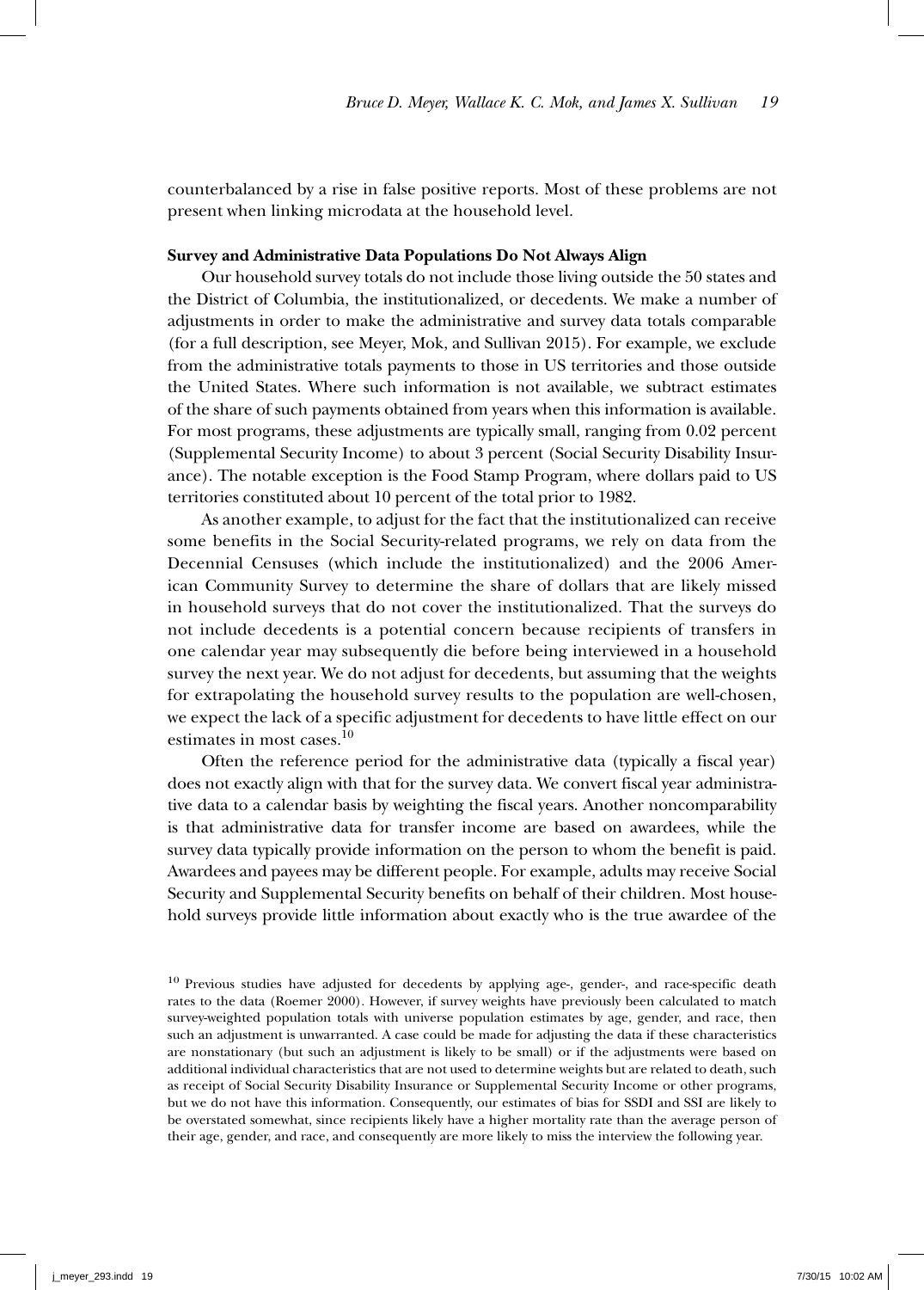benefit, although the Survey of Income and Program Participation does provide some partial information about who is the true awardee of Social Security benefits.

#### **Some Surveys Provide Incomplete Information on the Receipt of Benefits**

In certain years of the Panel Study of Income Dynamics, for example, we only have information about benefit receipt for the household head and the spouse. We address this issue by using the share of total benefits received by non-head, non-spouse family members in other years and scaling up the aggregates accordingly. This adjustment assumes that these shares change slowly over time. Non-head, non-spouse dollars received are typically under 10 percent of family dollars but exceed 20 percent for Supplemental Security Income in a few years.

Sometimes surveys do not distinguish between different types of benefits received. In some cases, we cannot distinguish between different types of Social Security income. In this situation, we apply the Old-Age Survivors and Disability Insurance dollar proportions from published totals to determine participation in these programs. Applying these proportions essentially assumes that an individual can only receive benefits from one of these programs, but not both. In practice, however, individuals can receive benefits from both programs in a year—most commonly those whose disability benefit switches automatically to an old-age benefit when they reach retirement age. This issue leads to a slight bias downward in our Social Security retirement and disability participation estimates.

### **Reasons for Nonresponse and Errors**

Why are nonresponse and measurement error so prevalent? Why have these threats to survey quality grown over time? Regarding the high rate of unit nonresponse, disinterest or lack of time appear to be important factors. Based on data recorded by interviewers for two household surveys—the 1978 National Medical Care Expenditure Survey and the 2008 National Health Interview Survey—the most common reasons given for unit nonresponse include that potential respondents are not interested, do not want to be bothered, or are too busy, while privacy concerns also seem to be important (Brick and Williams 2013, p. 39; National Research Council 2013). Reasons for unit nonresponse are often divided into three categories: noncontact, refusals, and other reasons (such as language problems or poor health). Failure to contact has also been offered as a possibility by some who have noted the rise of gated communities and the decline of land-line phones, which could make door-to-door or phone surveys more difficult. However, the rise in nonresponse in household surveys has been primarily driven by refusals by those who are contacted (Brick and Williams 2013), and thus we will not emphasize these potential "technological" reasons for noncontact.

One might suspect that the reasons for item nonresponse and measurement error are closely related to those for unit nonresponse, though the literature on survey quality has tended to focus on unit nonresponse separately. One reason the three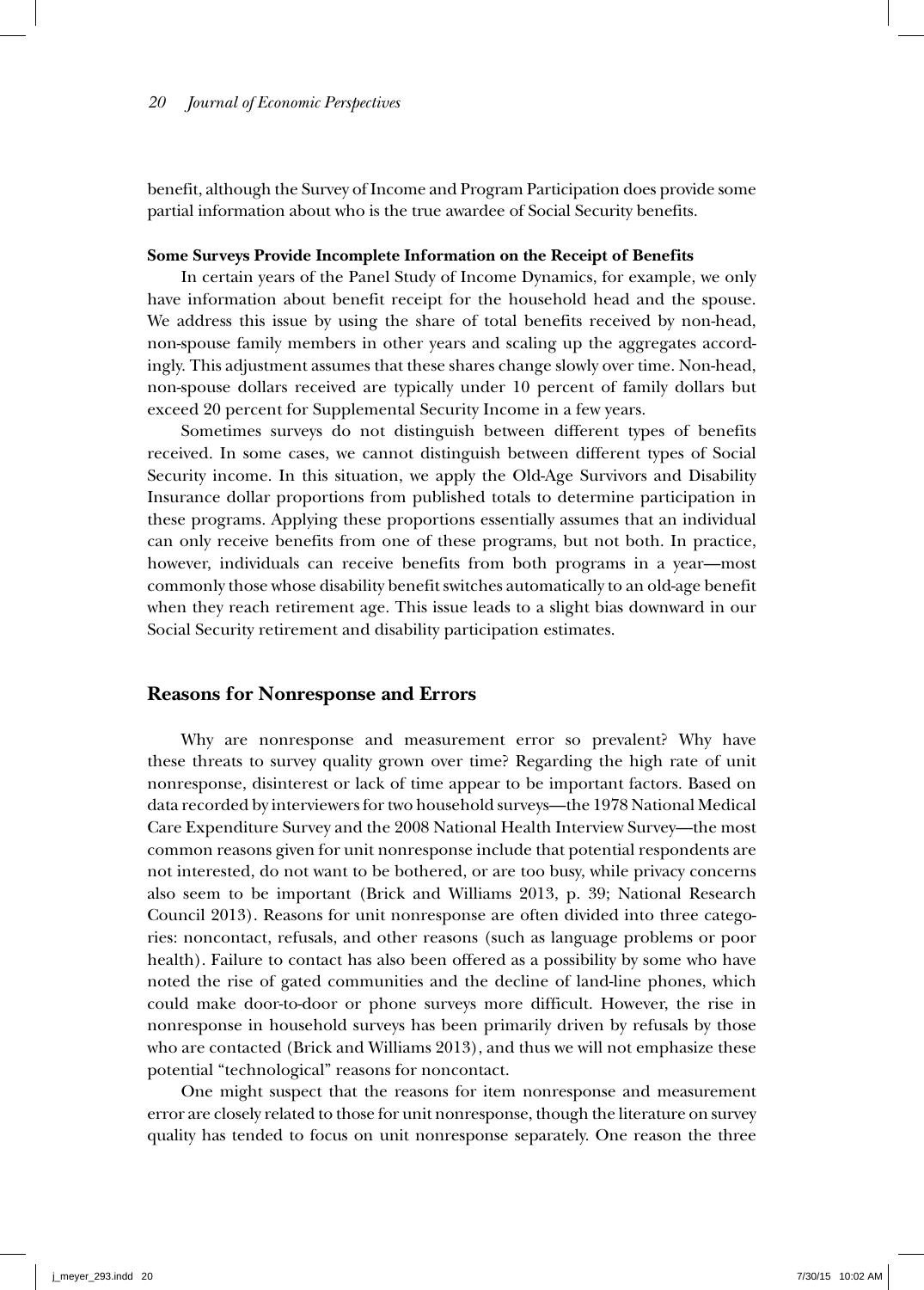sources of error may be related would arise if some potential respondents are just less cooperative so that their participation is worse in many dimensions. Some research has examined this hypothesis. For example, Bollinger and David (2001) show that those who respond to all waves of a Survey of Income and Program Participation panel report participation in the Food Stamp Program more accurately than those who miss one or more waves. Similarly, Kreuter, Muller, and Trappmann (2014) show in a German survey that hard-to-recruit respondents provided less-accurate reports of welfare benefit receipt than those easy to recruit. The reasons for item nonresponse likely differ depending on the nature of the questions. In the case of earnings, Groves and Couper (1998) suggest that the most important reason for nonresponse is concerns about confidentiality but that insufficient knowledge is also important.

The reasons for the underreporting of transfer benefits in household surveys have been catalogued by several authors; Marquis and Moore (1990) provide nice examples for the Survey of Income and Program Participation, while Bound, Brown, and Mathiowetz (2001) and Groves (2004) provide more general discussions. Interviewees may forget receipt or confuse the names of programs. They may misremember the timing of receipt or who are the true recipients of a program within a family. Errors may be due to a desire to shorten the time spent on the interview, the stigma of program participation, the sensitivity of income information, or changes in the characteristics of those who receive transfers. Survey and interviewer characteristics such as the interview mode (in person or by phone) and respondent type (self or proxy) may also matter for the degree of underreporting. Notice that all of these explanations may lead to item nonresponse, measurement error conditional on responding, or both.

Information on the extent of underreporting and how it varies across programs, surveys, and time should help in differentiating among the explanations for underreporting. For example, one standard explanation of underreporting is the stigma of reporting receipt of "welfare" programs, and the inclination to give "socially desirable" answers (Sudman and Bradburn 1974). This explanation is consistent with the low reporting rates of four of the programs most associated with "welfare" or idleness: Temporary Assistance to Needy Families, the Food Stamp Program, Unemployment Insurance, and the Special Supplemental Nutrition Program for Women, Infants, and Children. However, other patterns of reporting by program do not fit with a stigma explanation for underreporting. Workers' Compensation has the greatest bias but is presumably not a program that greatly stigmatizes its recipients, given that the program is for those injured while working.

Another common explanation for underreporting is that interviewees forget receipt, misremember the timing of receipt, or confuse the names of programs. Such issues should arguably be less common for programs that are received regularly, such as Old-Age and Survivors Insurance, Social Security Disability Insurance, and Supplemental Security Income. And, as shown in Table 1, these three programs typically have smaller bias than the other transfer programs we examine. However, the estimates in Table 1 show that the proportional bias for these programs is still large, particularly for SSDI and SSI, although this could be due to greater stigma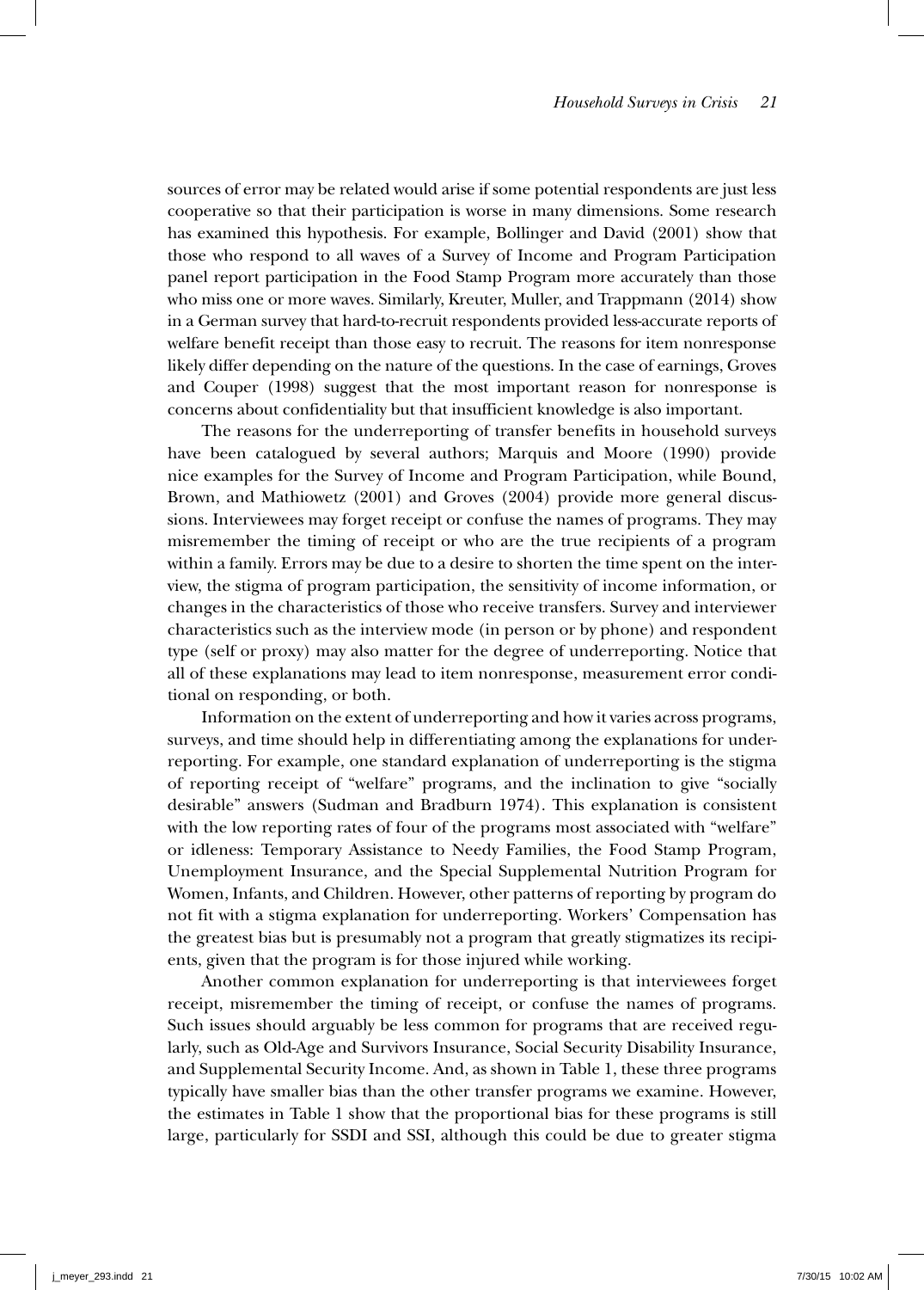for these two programs. Also, all three of these Social Security programs have item nonresponse rates that are no better than for some programs with less-regular receipt (see Figures 2A and B).

Why has survey quality deteriorated over time? Several studies have considered this question, mostly focusing on unit nonresponse. The traditional reasons proposed include increasing urbanization, a decline in public spirit, increasing time pressure, rising crime (this pattern reversed long ago), increasing concerns about privacy and confidentiality, and declining cooperation due to "oversurveyed" households (Groves and Couper 1998; Presser and McCullogh 2011; Brick and Williams 2013). The continuing increase in survey nonresponse as urbanization has slowed and crime has fallen make these less likely explanations for present trends. Tests of the remaining hypotheses are weak, based largely on national time-series analyses with a handful of observations. Several of the hypotheses require measuring societal conditions that can be difficult to capture: the degree of public spirit, concern about confidentiality, and time pressure. The time pressure argument seems inconsistent with the trend toward greater leisure (Aguiar and Hurst 2007) and would suggest that those with higher incomes and less leisure should be less likely to respond to surveys—a pattern that is at best weakly present. We are unaware of strong evidence to support or refute a steady decline in public spirit or a rise in confidentiality concerns as a cause for declines in survey quality. Some of these hypotheses seem amenable to a geographically disaggregated time-series approach, but little work seems to have been done along those lines. Groves and Couper (1998) show that nonresponse rates differ across demographic groups; cooperation is lower among single person households and households without young children, for example. But more research is needed on whether changes in demographic characteristics such as these can account for declining survey quality.

Changes in survey procedures over time can also provide evidence on the reasons for changes in underreporting of receipt of government transfers. The reduction or elimination of in-person interviewing seems to have had little effect on reporting rates. For example, reporting rates do not change much after the 1996 reduction of in-person interviewing in the Survey of Income and Program Participation. This result is consistent with the observation by Groves (2004) that there is no robust evidence of a difference in errors between in-person and phone interviewing. Reporting for transfer programs does not appear to be sensitive to whether or not the interviewer explicitly mentions the name of a program (Meyer, Mok, and Sullivan 2015). There is some evidence that adding "bracketed" responses—for example, starting in 2001, when a specific amount is not provided, the Consumer Expenditure Survey asks interviewees whether the amount falls within certain ranges—leads to increased reporting rates for some programs, but this evidence is not consistent across programs (Meyer, Mok, and Sullivan 2015).

Our own reading of the evidence supports the hypothesis that "oversurveyed" respondents are less cooperative resulting in greater nonresponse and measurement error. Presser and McCullogh (2011) document a sharp rise in the number of government surveys administered in the United States over the 1984–2004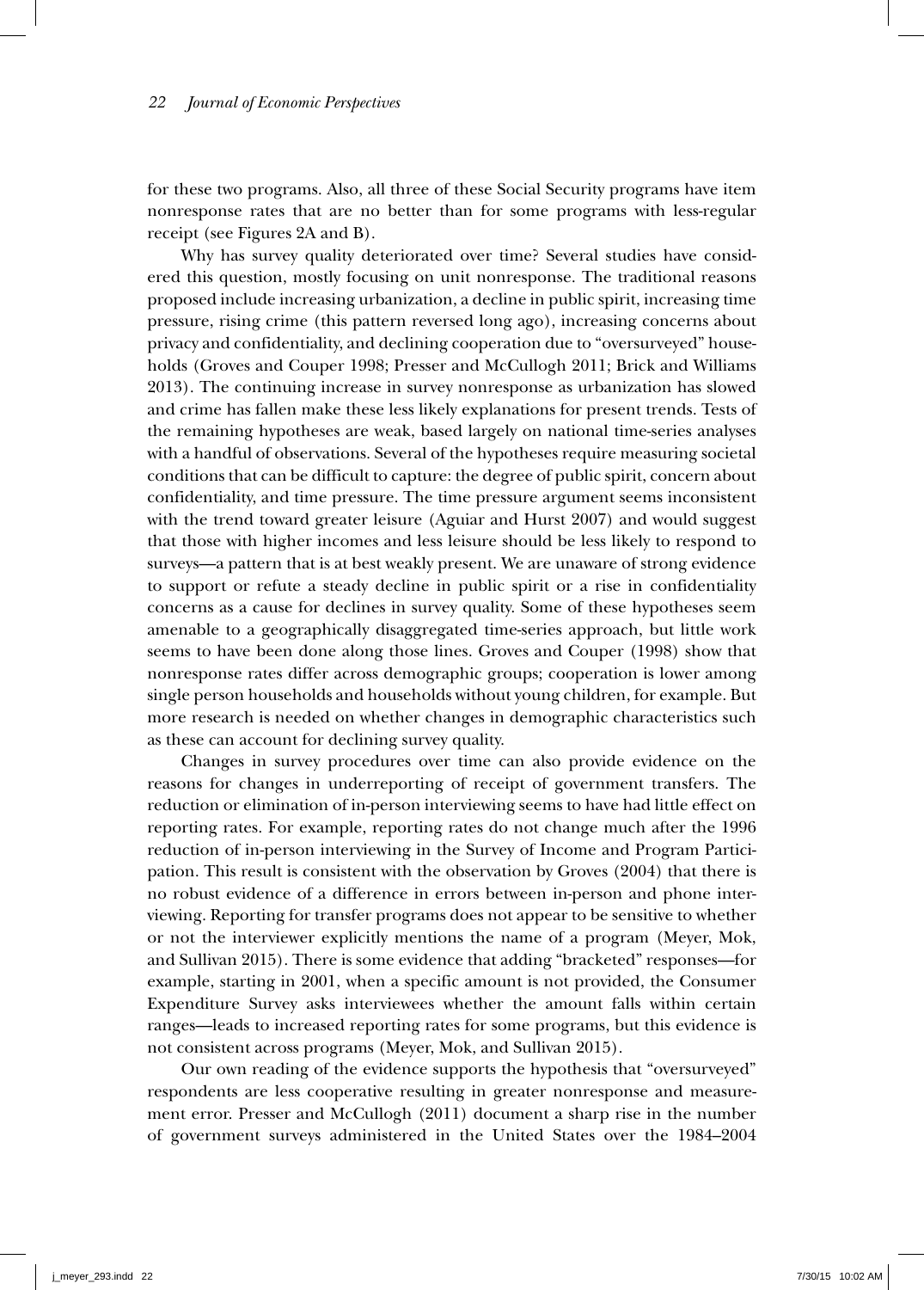period. They report that a series of random-digit-dial telephone surveys found that the share of Americans surveyed in the past year more than quadrupled between 1978 and 2003 (Council for Marketing and Opinion Research 2003). They also note that real expenditures on commercial survey research increased by more than 4 percent annually for the 16 years ending in 2004. We suspect that talking with interviewers, once a rare chance to tell someone about your life, is now crowded out by an annoying press of telemarketers and commercial surveyors. The decline in unit and item response rates may not fully reflect the secular decline in the willingness of households to cooperate because survey administrators have tried to offset a declining household willingness to be surveyed by altering their methods. For example, Groves and Couper (1998) note cases where the number of attempted contacts with respondents has increased in order to stem the rise in nonresponse.

Taken together, the existing evidence does not provide a complete explanation for why survey quality has deteriorated over time. That some households are oversurveyed seems to contribute to the problem, but other explanations are likely important as well. There is a clear need for further research to fill the gaps in this literature.

# **The Future of Microdata**

As the quality of conventional household survey data has declined, the availability of alternative data for research and policy analysis has increased. For empirical research, while the role of survey data has declined, that of administrative data has risen; Chetty (2012) reports that the share of nondevelopment-microdata-based articles in the "top four" general interest economics journals that relied on survey data fell from about 60 to 20 percent between 1980 and 2010, while the share of articles relying on administrative data rose from about 20 to 60 percent. A number of standard sources of administrative data have already been mentioned in this article; these include data from tax records and from transfer programs. In addition, the use of alternative forms of administrative data has been increasing. For example, the work surveyed in Einav and Levin (2014) offers examples like the use of administrative data on student test scores to measure teacher value added, or data on earnings to assess the effect of the spread of broadband Internet access into different areas.

Administrative data offer a bundle of advantages and disadvantages. The datasets often have large sample sizes and low measurement error, permitting the estimation of small effects and the testing of subtle hypotheses. The data often allow longitudinal measurement, which is not possible in cross-sectional household data and can be difficult in longitudinal surveys with substantial attrition. When changes occur in policy or practice, especially when those changes affect only certain populations or geographic areas, administrative data often enable the use of experimental or quasi-experimental research methods. On the other hand, administrative data sets are typically not designed for academic research, and they can be quite heterogeneous in origin, topic, and quality. Researchers can find it difficult to access these data, whether for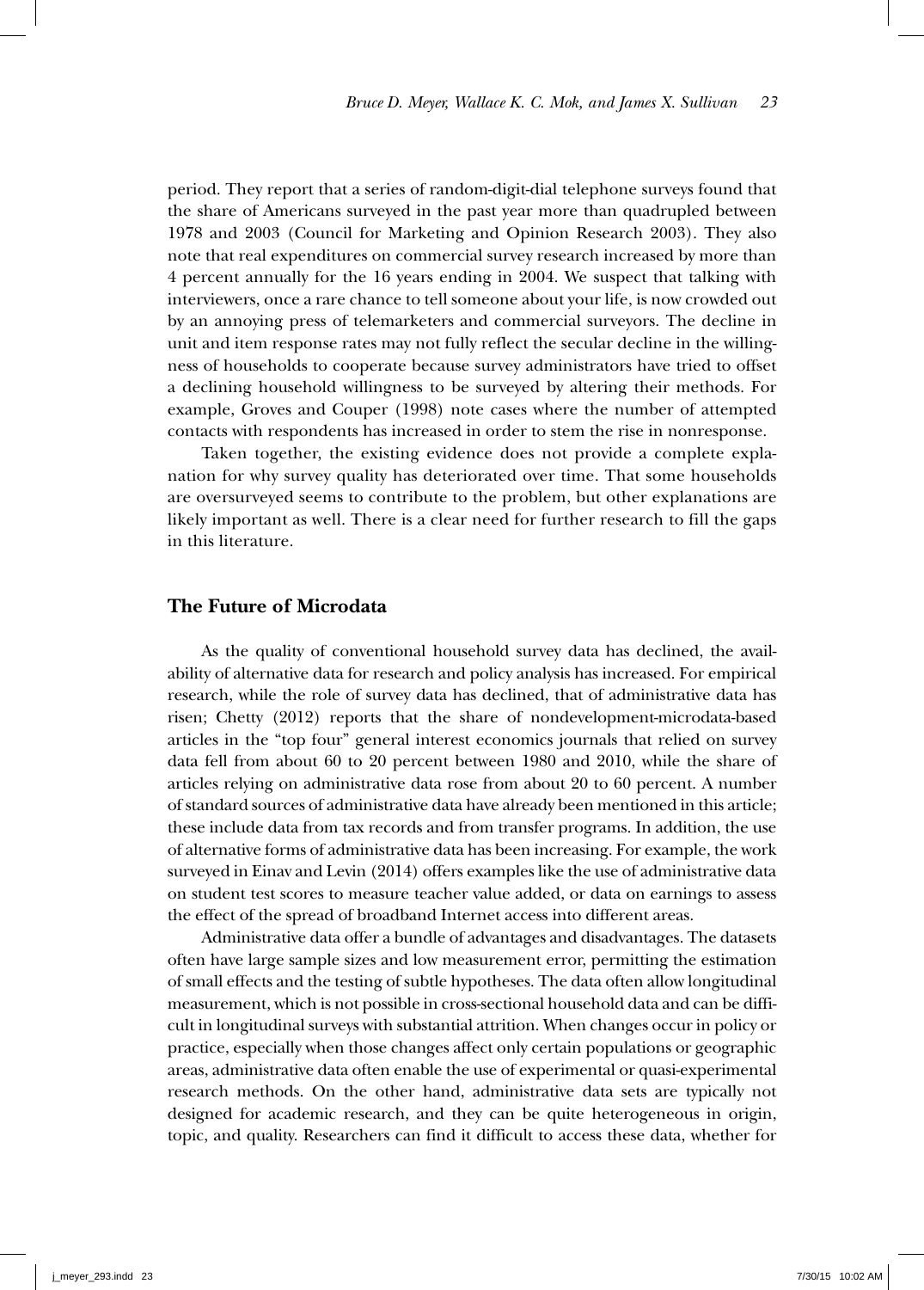original research or for replication. Administrative data often cover only a limited set of characteristics of individuals, and these variables are often of low quality, especially for types of information that are collected but are not directly needed by the program for administration or other purposes. Also, administrative data sources often have incomplete coverage and are nonrepresentative, making the data unsuitable for drawing generalizable conclusions or examining population trends.

The limitations of administrative data can potentially be addressed by linking to household survey data. Many recent reports by government agencies, advocacy groups, and politicians have pointed to the advantages of administrative data linked to survey data (for example, Burman et al. 2005; Brown et al. 2014; Office of Management and Budget 2014; US House of Representatives 2014). These reports have noted the usefulness of such data for a wide variety of policy analyses. President Obama's 2016 budget calls for \$10 million for the Census Bureau to "to accelerate the process of acquiring additional key datasets . . . ; expand and improve its infrastructure for processing and linking data; and improve its infrastructure for making data available to outside researchers" (White House 2015). A recent bipartisan bill would establish a commission to recommend the structure of a clearinghouse for administrative and survey data (US Senate 2015).

Linking administrative microdata to survey microdata may improve the quality of survey data by providing more accurate information for some variables or by shortening the interview length and reducing the burden on survey respondents who no longer need to be asked questions they might be reluctant to answer. Such data linking can also be useful for improving the existing stock of data. For example, Nicholas and Wiseman (2009, 2010) and Meyer and Mittag (2015) show how one can use linked data to correct for underreporting of transfer income when calculating poverty rates.

A number of examples already exist of linked survey and administrative data. The Health and Retirement Survey is linked to administrative data on Social Security earnings and claims, as well as to Medicaid data. The National Center for Health Statistics is currently linking several of its population-based surveys to administrative data. Many randomized experiments of welfare and training programs linked household survey instruments to Unemployment Insurance earnings records or other administrative datasets (Grogger and Karoly 2005). Ad hoc examples within government have also produced useful research such as the work by Scherpf, Newman, and Prell (2014) using administrative data on the Supplemental Nutrition Assistance Program.

Surveys have explored alternative methods to improve survey quality, including multi- or mixed-mode methods to collect information from respondents (Citro 2014). Use of the Internet has become an increasingly more common mode. In addition to standard mail, telephone, and face-to-face interview modes, the American Community Survey now allows respondents to respond online. These new methods may, in some cases, reduce costs and have the potential to improve data quality, but whether these approaches reduce bias remains to be seen.

Much of what we know about the conditions of the American public and the information that is used for public policy formation comes from national survey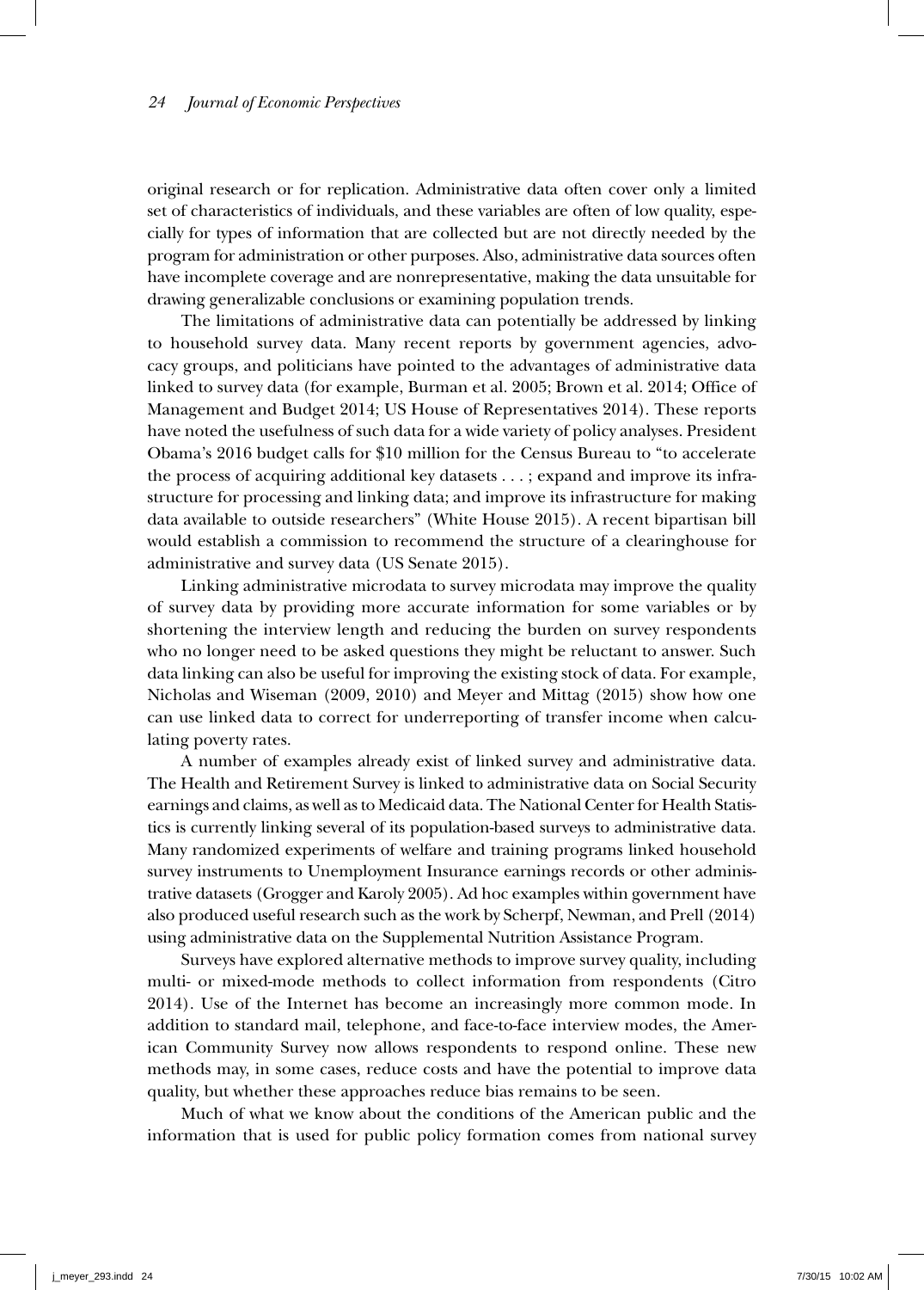data. The ongoing deterioration of household survey data documented in this paper seems unlikely to end, especially as surveying for commercial purposes and the feeling of being oversurveyed continues to grow. Without changes in data collection and availability, the information infrastructure to formulate and evaluate public policies and to test social science theories will degrade. Efforts to improve national survey data and to reduce nonresponse bias and measurement error are worthwhile. But perhaps the most productive step toward improving the quality of data available for social science research—rather than just seeking to slow the pace of erosion in the quality of that data—is to increase the availability of administrative datasets and to find additional ways to link them to household survey data and substitute administrative variables for survey questions in a timely fashion.

■ We are grateful for the assistance of many New York Office of Temporary and Disability *Assistance (OTDA) and Census Bureau employees including George Falco, Dave Dlugolecki, Graton Gathright, Joey Morales, Amy O'Hara, and Frank Limehouse. The microdata analysis was conducted at the Chicago Census Research Data Center by researchers with Special Sworn Status and the results were reviewed to prevent the disclosure of confidential information. We would like to thank Pablo Celhay for excellent research assistance. We also thank Dan Black, Constance Citro, Michael Davern, Nikolas Mittag and participants at seminars at the American Enterprise Institute and the Federal Deposit Insurance Corporation for their helpful comments. The views expressed herein are those of the authors and do not necessarily reflect the views of the New York OTDA or the US Census Bureau.*

#### **References**

**Abowd, John, and Martha Stinson.** 2013. "Estimating Measurement Error in Annual Job Earnings: A Comparison of Survey and Administrative Data." *Review of Economic Statistics* 95(5): 1451–67.

**Aguiar, Mark, and Erik Hurst.** 2007. "Measuring Trends in Leisure: The Allocation of Time over Five Decades." *Quarterly Journal of Economics*  122(3): 969–1006.

**Alwin, Duane F.** 2007. *Margins of Error: A Study of Reliability in Survey Measurement*. John Wiley & Sons: Hoboken, NJ.

**Andridge, Rebecca R., and Roderick J. A. Little.** 2010. "A Review of Hot Deck Imputation for Survey Non‐Response." *International Statistical Review* 78(1): 40–64.

**Atrostic, B. K., Nancy Bates, Geraldine Burt, and Adrian Silberstein.** 2001. "Nonresponse in US Government Household Surveys: Consistent Measures, Recent Trends, and New Insights." *Journal of Official Statistics* 17(2): 209–226.

**Barrow, Lisa, and Jonathan Davis.** 2012. "The Upside of Down: Postsecondary Enrollment in the Great Recession." *Economic Perspectives,* Federal Reserve Bank of Chicago, 4Q: 117–29.

**Battaglia, Michael P., Mina Khare, Martin R. Frankel, Mary Cay Murray, Paul Buckley, and Saralyn Peritz.** 2007. "Response Rates: How Have They Changed and Where Are They Headed?" In *Advances in Telephone Survey Methodology* edited by James M. Lepkowski, Clyde Tucker, J. Michael Brick, Edith D. de Leeuw, Lilli Japec,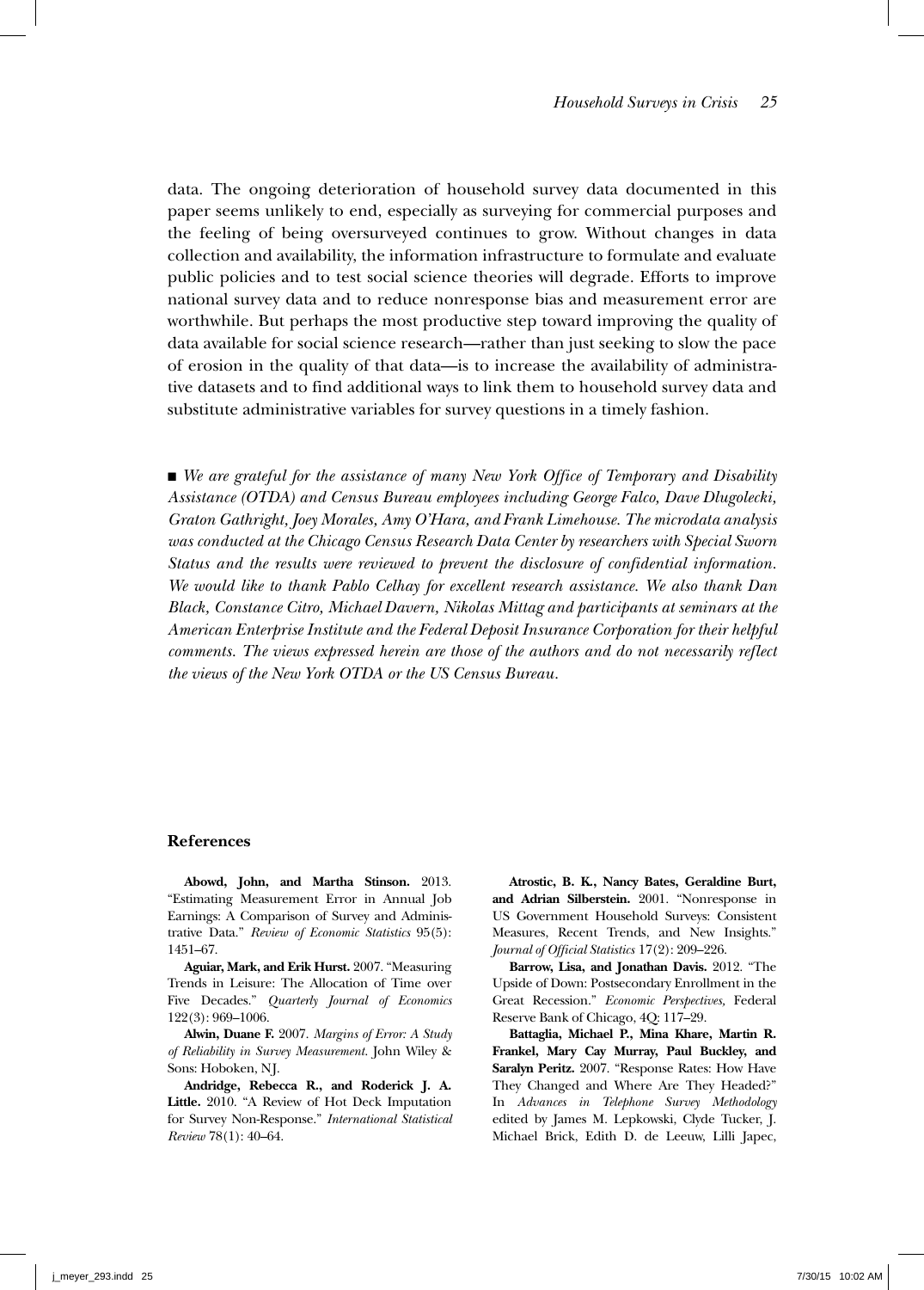Paul J. Lavrakas, Michael W. Link, and Roberta L. Sangster, 529–60. New York, NY: Wiley.

**Bee, C. Adam, Graton Gathright, and Bruce D. Meyer.** 2015. "Bias from Unit Non-Response in the Measurement of Income in Household Surveys." Unpublished paper, University of Chicago.

**Bee, C. Adam, Bruce Meyer, and James Sullivan.** 2015. "The Validity of Consumption Data: Are the Consumer Expenditure Interview and Diary Surveys Informative?" In *Improving the Measurement of Consumer Expenditures*, edited by Christopher Carroll, Thomas Crossley, and John Sabelhaus, 204–240. University of Chicago Press.

**Bollinger, Christopher, and Martin H. David.** 2001. "Estimation with Response Error and Nonresponse: Food-Stamp Participation in the SIPP." *Journal of Business and Economic Statistics* 19(2): 129–41.

**Bollinger, Christopher R., and Barry Hirsch.** 2006. "Match Bias from Earnings Imputation in the Current Population Survey: The Case of Imperfect Matching." *Journal of Labor Economics* 24(3): 483–519.

**Bound, John, Charles Brown, and Nancy Mathiowetz.** 2001. "Measurement Error in Survey Data." In *Handbook of Econometrics,* vol. 5, edited by James J. Heckman and Edward Leamer. Elsevier: Amsterdam.

**Brick, Michael J., and Douglas Williams.** 2013. "Explaining Rising Nonresponse Rates in Cross-Sectional Surveys." *Annals of the American Academy of Political and Social Science* 645(1): 36–59.

**Brown, Lawrence, Constance Citro, Carol House, Krisztina Marton, and Christopher Mackie.** 2014. "The Past, Present, and Future of Federal Surveys: Observations from the Committee on National Statistics." Conference proceedings from JSM ( Joint Statistical Meetings) 2014 - Social Statistics Section.

**Burman, Len, Dan Feenberg, Austan Goolsbee, Charles Hulten, Bruce Meyer, John Karl Scholz, and Joel Slemrod.** 2005. "Report on the State of Publicly Available Data and Statistics For the Study of Public Economics." Report for the Committee on Economic Statistics of the American Economic Association.

**Celhay, Pablo, Bruce D. Meyer, and Nicholas Mittag.** 2015. "Measurement Error in Program Participation." Unpublished paper.

**Chetty, Raj.** 2012. "Time Trends in the Use of Administrative Data for Empirical Research." NBER Summer Institute presentation. Available at the author's website.

**Citro, Constance F.** 2014. "From Multiple Modes for Surveys to Multiple Data Sources for Estimates." *Survey Methodology* 40(2): 137–61.

**Council for Marketing and Opinion Research.**

2003. "Respondent Cooperation and Industry Image Study." Previously available at http://www. cmor.org/rc/studies.cfm.

**Coder, John, and Lydia Scoon-Rogers.** 1996. "Evaluating the Quality of Income Data Collected in the Annual Supplement to the March Current Population Survey and the Survey of Income and Program Participation." Housing and Household Economic Statistics Division, Bureau of the Census. https://www.census.gov/sipp/workpapr/wp215.pdf.

**Curtin, Richard, Stanley Presser, and Elinor Singer.** 2005. "Changes in Telephone Survey Nonresponse over the Past Quarter Century." *Public Opinion Quarterly* 69(1): 87–98.

**Davern, Michael.** 2013. "Nonresponse Rates Are a Problematic Indicator of Nonresponse Bias in Survey Research." *Health Services Research* 48(3): 905–912.

**de Leeuw, Edith, and Wim de Heer.** 2002. "Trends in Households Survey Nonresponse: A Longitudinal and International Comparison." In *Survey Nonresponse*, edited by Robert M. Groves, Don A. Dillman, John Eltinge, and Roderick J.A. Little. Wiley.

**Duncan, Greg J., and Daniel H. Hill.** 1989. "Assessing the Quality of Household Panel Data: The Case of the Panel Study of Income Dynamics." *Journal of Business and Economic Statistics* 7(4): 441–52.

**Dushi, Irena, and Howard Iams.** 2010. "The Impact of Response Error on Participation Rates and Contributions to Defined Contribution Pension Plans." *Social Security Bulletin* 70(1): 45–60.

**Einav, Liran, and Jonathan Levin.** 2014. "Economics in the Age of Big Data." *Science* 346 (6210).

**Gathright, Graton, and Tyler A. Crabb.** 2014. "Reporting of SSA Program Participation in SIPP." Working Paper, US Census Bureau. http:// www.eventscribe.com/2014/ASA-JSM/assets/ pdf/312130\_92347.pdf.

**Grogger, Jeffrey, and Lynn A. Karoly.** 2005. *Welfare Reform: Effects of a Decade of Change.* Cambridge, MA: Harvard UP.

**Groves, Robert M.** 2004. *Survey Errors and Survey Costs.* Hoboken, NJ: Wiley.

**Groves, Robert M.** 2006. "Nonresponse Rates and Nonresponse Bias in Household Surveys." *Public Opinion Quarterly* 70(5): 646–75.

**Groves, Robert M., and Mick P. Couper.** 1998. *Nonresponse in Household Interview Surveys.* New York, NY: Wiley.

**Groves, Robert M., and Emilia Peytcheva.** 2008. "The Impact of Nonresponse Rates on Nonresponse Bias." *Public Opinion Quarterly* 72(2): 167–89.

**Hogan, Howard**. 1993. "The 1990 Post-Enumeration Survey: Operations and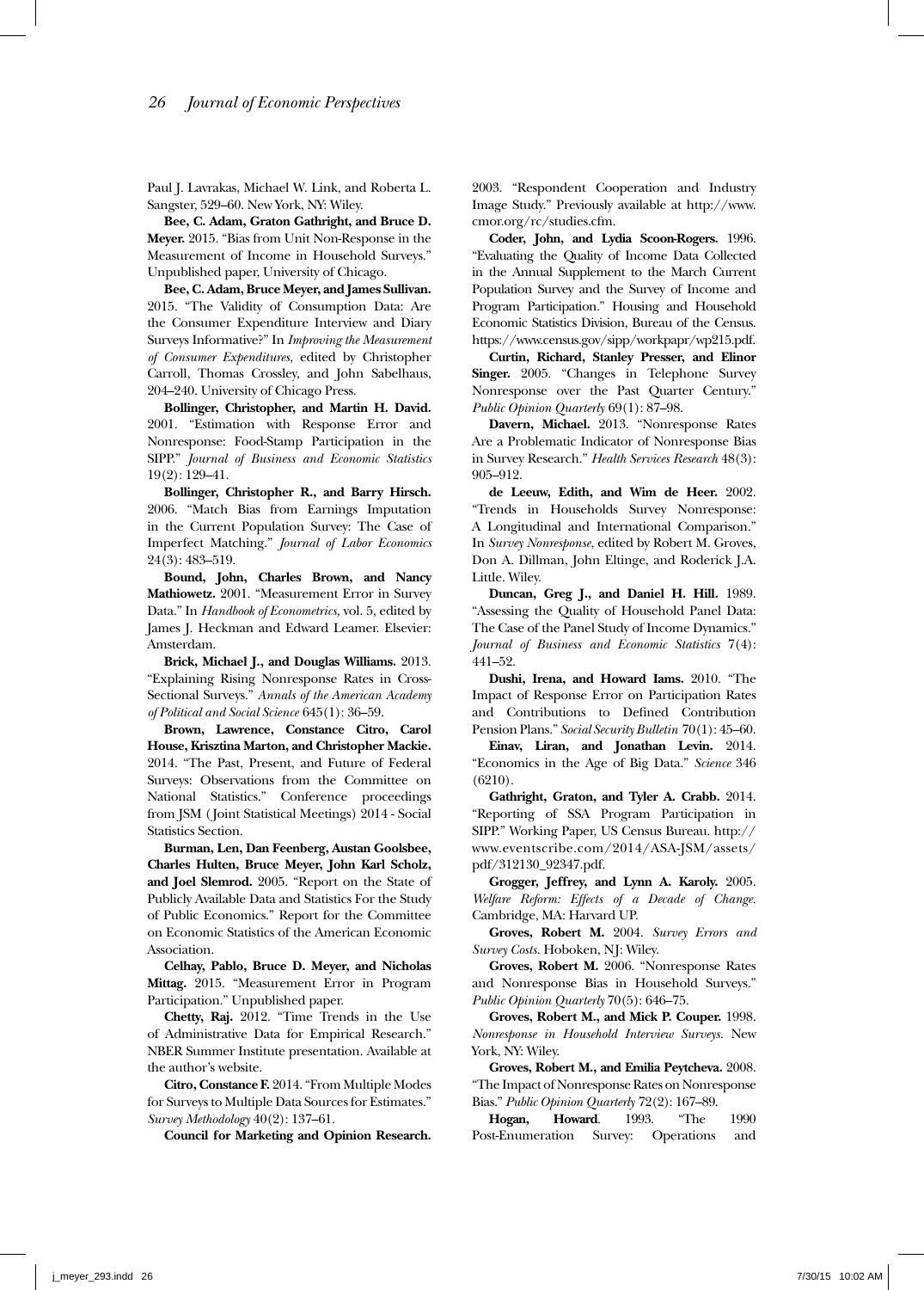Results." *Journal of the American Statistical Association* 88(423): 1047–60.

**Huynh, Minh, Kalman Rupp, and James Sears.** 2002. "The Assessment of Survey of Income and Program Participation (SIPP) Benefit Data using Longitudinal Administrative Records." Unpublished paper, Social Security Administration, http://www.oecd.org/std/36232630.pdf.

**Johnson, Barry W., and Kevin Moore.** 2008. "Differences in Income Estimates Derived from Survey and Tax Data." 2008 SOI Paper Series.

**Kreuter, Frauke, Gerrit Müller, and Mark Trappmann.** 2014. "A Note on Mechanisms Leading to Lower Data Quality of Late or Reluctant Respondents." *Sociological Methods & Research* 43(3): 452–64.

**Marquis, Kent H., and Jeffrey C. Moore.** 1990. "Measurement Errors in SIPP Program Reports." In *Proceedings of the 1990 Annual Research Conference*, 721–45. Washington, DC: US Bureau of the Census.

**Massey, Douglas S., and Roger Tourangeau, eds.** 2013. "The Nonresponse Challenge to Surveys and Statistics," (special title of) volume 645, issue 1 of *Annals of the American Academy of Political and Social Science*, pages 6–236.

**Meyer, Bruce D., Robert Goerge, and Nicholas Mittag.** 2014. "Errors in Survey Reporting and Imputation and Their Effects on Estimates of Food Stamp Program Participation." Unpublished paper.

**Meyer, Bruce D., and Nicholas Mittag.** e: Implications for Poverty, Program Effectiveness and Holes in the Safety Net." Unpublished paper, University of Chicago.

**Meyer, Bruce D., Wallace K. C. Mok, and James X. Sullivan.** 2015. "The Under-Reporting of Transfers in Household Surveys: Its Nature and Consequences." NBER Working Paper 15181. Updated version June 2015.

**Mishra, V. B. Barrere, R. Hong, and S. Khan.** 2008. "Evaluation of Bias in HIV Seroprevalence Estimates from National Household Surveys." *Sexually Transmitted Infection* 84(Supplement 1): i65-i70.

**Moore, Jeffrey C., Kent H. Marquis, and Karen Bogen.** 1996. "The SIPP Cognitive Research Evaluation Experiment: Basic Results and Documentation." Working Paper 212, Survey of Income and Program Participation, US Census Bureau.

**National Research Council.** 2011. *The Future of Federal Household Surveys: Summary of a Workshop.* K. Marton and J.C. Karberg, rapporteurs. Committee on National Statistics, Division of Behavioral and Social Sciences and Education. Washington, DC: The National Academies Press.

**National Research Council.** 2013. *Nonresponse in Social Science Surveys: A Research Agenda.* Edited by Roger Tourangeau and Thomas J. Plewes. Panel on a Research Agenda for the Future of Social Science Data Collection, Committee on National Statistics, Division of Behavioral and Social Sciences and Education, National Research Council. Washington, DC: The National Academies Press.

**Nicholas, Joyce, and Michael Wiseman.** 2009. "Elderly Poverty and Supplemental Security Income." *Social Security Bulletin* 69(1): 45–73.

**Nicholas, Joyce, and Michael Wiseman.** 2010. "Elderly Poverty and Supplemental Security Income, 2002–2005." *Social Security Bulletin* 70(2): 1–30.

**Office of Management and Budget.** 2006. "Standards and Guidelines for Statistical Surveys." September. Executive Office of the President, Washington, DC.

**Office of Management and Budget.** 2014. "Guidance for Providing and Using Administrative Data for Statistical Purposes." Memorandum for the Heads of Executive Departments and Agencies, M-14-06, February. Executive Office of the President, Washington, DC.

**Pennell, Steven G.** 1993. "Cross-Sectional Imputation and Longitudinal Editing Procedures in the Survey of Income and Program Participation." Prepared for the US Bureau of the Census. https://www.census.gov/sipp/workpapr/ wp9314.pdf.

Pew Research Center. 2012. "Assessing the Representativeness of Public Opinion Surveys," May 15. http://www.people-press.org /2012/05/15/assessing-the-representativeness -of-public-opinion-surveys/.

**Peytchev, Andrew.** 2013. "Consequences of Survey Nonresponse." *Annals of the American Academy of Political and Social Science* 645(1): 88–111.

**Presser, Stanley, and Susan McCullogh.** 2011. "The Growth of Survey Research in the United States: Government-Sponsored Surveys, 1984–2004." *Social Science Research* 40(4): 1019–2024.

**Reamer, Andrew D.** 2010. "Surveying for Dollars: The Role of the American Community Survey in the Geographic Distribution of Federal Funds." Brookings Report, July 2010.

**Robinson, J. Gregory, Bashir Ahmed, Prithwis Das Gupta, and Karen A. Woodrow.** 1993. "Estimation of Population Coverage in the 1990 United States Census Based on Demographic Analysis." *Journal of the American Statistical Association* 88(423): 1061–71.

**Roemer, Marc I.** 2000. "Assessing the Quality of the March Current Population Survey and the Survey of Income and Program Participation Income Estimates, 1990–1996." Working Papers, Census Bureau.

**Scherpf, Erik, Constance Newman, and Mark Prell.** 2014. "Targeting of Supplemental Nutrition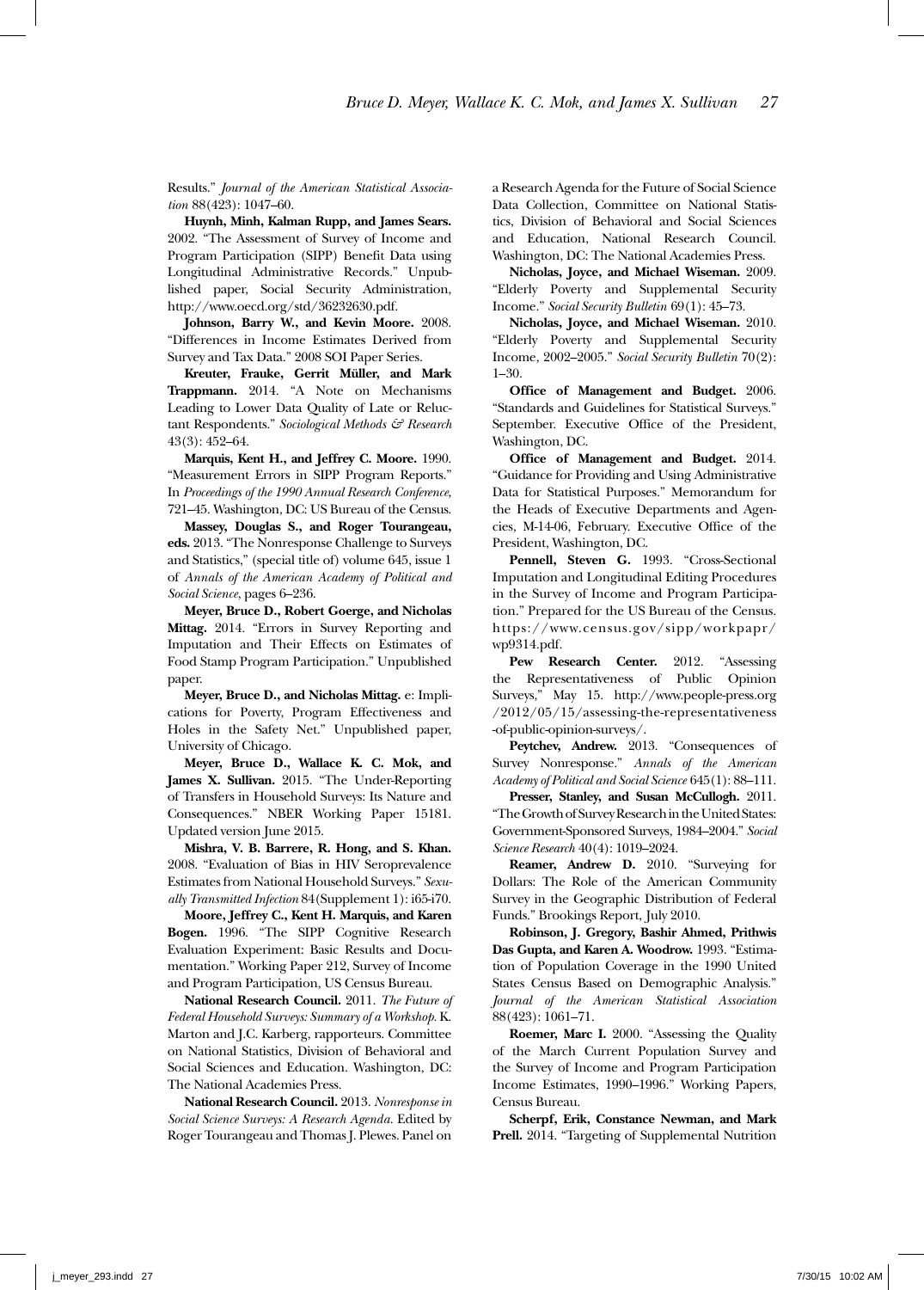Assistance Program Benefits: Evidence from the ACS and NY SNAP Administrative Records." Agricultural and Applied Economics Association 2014 Annual Meeting, July 27–29, 2014, paper 174295.

**Sears, James, and Kalman Rupp.** 2003. "Exploring Social Security Payment History Matched with the Survey of Income and Program Participation." Unpublished paper, Social Security Administration. http://www.oecd.org/ std/36232603.pdf.

**Smith, Tom W., Peter V. Marsden, Michael Hout, Jibum Kim.** 2013. *General Social Surveys, 1972–2012 [Cumulative File].* Codebook. ICPSR 34802, Inter-University Consortium for Political and Social Research.

**Steeh, Charlotte, Nicole Kirgis, Brian Cannon, and Jeff DeWitt.** 2001. "Are They Really as Bad as They Seem? Nonresponse Rates at the End of the Twentieth Century." *Journal of Official Statistics* 17(2): 227–47.

**Sudman, Seymour, and Norman M. Bradburn.** 1974. *Response Effects in Surveys: A Review and Synthesis.* Chicago: NORC/Aldine Publishing Company.

**Taeuber, Cynthia, Dean M. Resnick, Susan P. Love, Jane Stavely, Parke Wilde, and Richard Larson.** 2004. "Differences in Estimates of Food Stamp Program Participation Between Surveys and Administrative Records." Working paper, US Census Bureau.

**Tourangeau, Roger, Robert M. Groves, and Cleo D. Redline.** 2010. "Sensitive Topics and Reluctant Respondents: Demonstrating a Link between Nonresponse Bias and Measurement Error." *Public Opinion Quarterly* 74(3): 413–32.

**US Census Bureau.** 2001. "Survey of Income Program Participation Users' Guide." Third Edition. United States Department of Commerce, Bureau of the Census, Washington, DC.

**US Census Bureau.** 2003. "Meeting 21st Century Demographic Data Needs—Implementing the American Community Survey: Testing the Use of Voluntary Methods." United States Department of Commerce, Bureau of the Census, Washington, DC.

**US Census Bureau.** 2012. "Census Bureau Releases Estimates of Undercount and Overcount in the 2010 Census." United States Department of

Commerce, Bureau of the Census, Washington, DC. http://www.census.gov/newsroom/releases/ archives/2010\_census/cb12-95.html.

**US Census Bureau.** Various years (a). "Current Population Survey: Annual Social and Economic (ASEC) Survey Codebook." United States Department of Commerce, Bureau of the Census, Washington, DC.

**US Census Bureau.** Various years (b). "Survey of Income and Program Participation Codebook." United States Department of Commerce, Bureau of the Census, Washington, DC.

**US Department of Health and Human Services.** 2014. "National Health Interview Survey – Survey Description." Centers for Disease Control and Prevention, Division of Health Interview Statistics, National Center for Health Statistics, Hyattsville, Maryland.

**US Department of Labor (various years).** "Consumer Expenditure Interview Survey Public Use Microdata Documentation." U.S. Department of Labor, Bureau of Labor Statistics, Division of Consumer Expenditure Surveys.

**US House of Representatives.** 2014. "Expanding Opportunity in America." House Budget Committee Majority Staff, July 24.

**US Senate.** 2015. "Murray, Ryan Introduce Bill to Expand Data Use in Evaluating Federal Programs, Tax Expenditures." News Release. http://www.murray.senate.gov/public/index. cfm/2015/4/evidence-based-policy-murray-ryan -introduce-bill-to-expand-data-use-in-evaluating -federal-programs-tax-expenditures.

**US Social Security Administration.** Various years. "Annual Statistical Supplement to the Social Security Bulletin." US Social Security Administration, Office of Research, Evaluation and Statistics.

**Wheaton, Laura.** 2007. "Underreporting of Means-Tested Transfer Programs in the CPS and SIPP." 2007 Proceedings of the American Statistical Association, Social Statistics Section.

**White House.** 2015. "The President's Budget Fiscal Year 2016." https://www.whitehouse.gov/ sites/default/files/omb/budget/fy2016/assets/ fact\_sheets/building-and-using-evidence-to -improve-results.pdf.